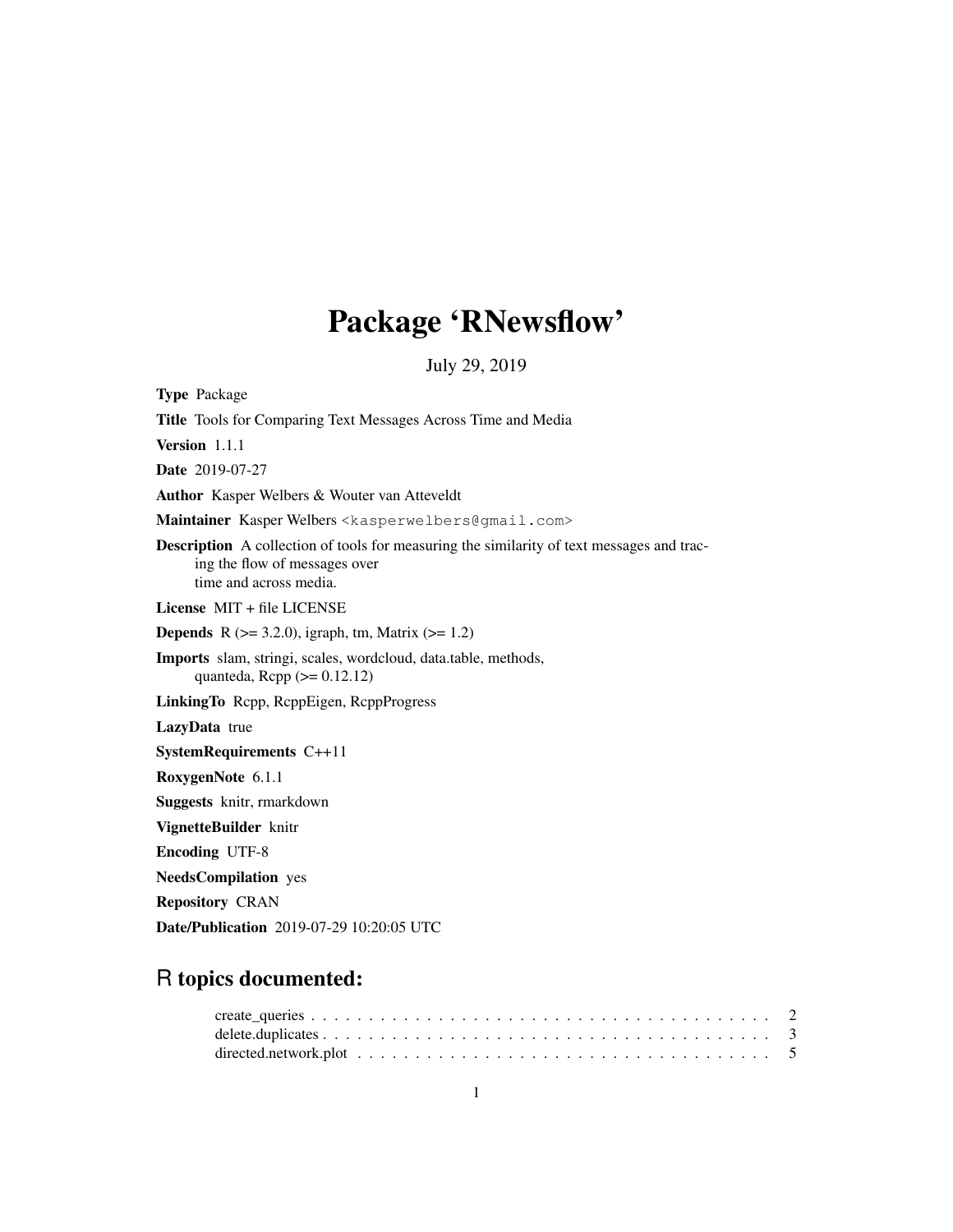| 6                                                                                                                        |
|--------------------------------------------------------------------------------------------------------------------------|
| 6                                                                                                                        |
| 8                                                                                                                        |
| 9<br>documents.compare $\dots \dots \dots \dots \dots \dots \dots \dots \dots \dots \dots \dots \dots \dots \dots \dots$ |
| 10                                                                                                                       |
| 11                                                                                                                       |
| -12                                                                                                                      |
| 13                                                                                                                       |
| 13                                                                                                                       |
| -15                                                                                                                      |
| 17                                                                                                                       |
| -18                                                                                                                      |
| -18                                                                                                                      |
| - 19                                                                                                                     |
| -21                                                                                                                      |
| 22                                                                                                                       |
| 23                                                                                                                       |
| 24                                                                                                                       |
| - 25                                                                                                                     |

create\_queries *(experimental) Automatically infer queries from combinations of terms in a dtm*

## Description

Prepares query terms with high sparsity. Returns two matrices: a query and lookup dtm. Can either be used with one dtm as input (which becomes both the query and lookup dtm) or with a dtm and ref\_dtm (reference), in which case dtm represents the queries and ref\_dtm the lookup dtm.

## Usage

```
create_queries(dtm, ref_dtm = NULL, min_docfreq = 2,
 max\_docprob = 0.001, weight = c("tfidf", "binary"),
 norm_weight = c("max", "doc_max", "dtm_max", "none"),
 min\_obs\_exp = NA, union_sim_thres = NA, union_sim_thres2 = NA,
 combine_all = T, only_dtm_combs = T, use_dtm_and_ref = T,
  verbose = F)
```

| dtm         | A quanteda dfm                                                                                                   |
|-------------|------------------------------------------------------------------------------------------------------------------|
| ref dtm     | Optionally, another quanteda dfm. If given, the ref_dtm will be used to calculate<br>the docfreq/docprob scores. |
|             | min docfreq The minimum frequency for terms or combinations of terms                                             |
| max docprob | The maximum probability (document frequency $/N$ ) for terms or combinations<br>of terms                         |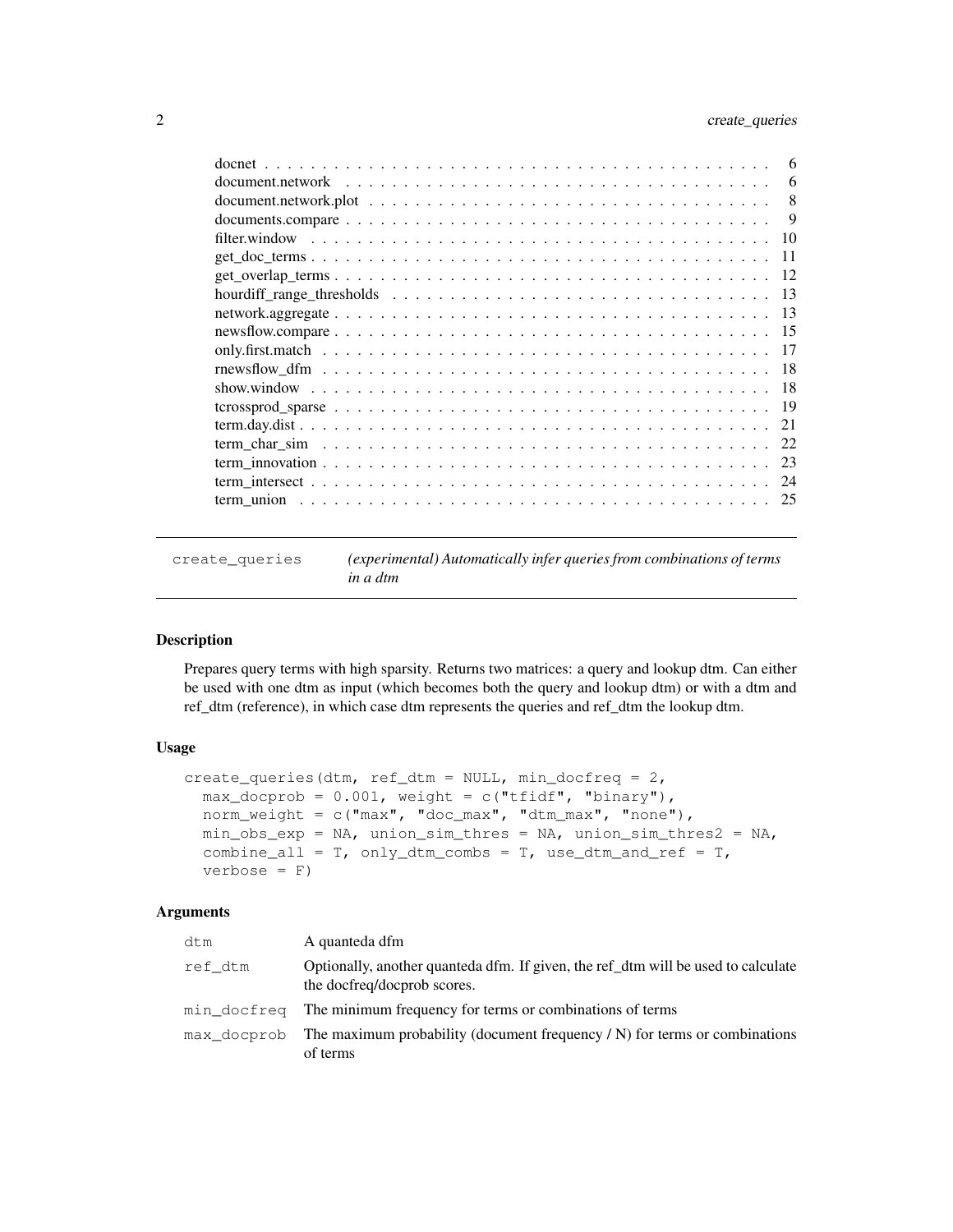| weight           | Determine how to weight the queries (if ref_dtm is used, uses the idf of the<br>ref_dtm). Default is "binary" (does/does not occur). "tfidf" uses common tf-idf<br>weighting (actually just idf, since scores are binary). The ref_dfm will always<br>be binary. |
|------------------|------------------------------------------------------------------------------------------------------------------------------------------------------------------------------------------------------------------------------------------------------------------|
| norm_weight      | Normalize the weight score so that the highest value is 1. If "max" is used,<br>max is the highest possible value. "doc_max" uses the highest value within each<br>document, and "dtm_max" uses the highest observed value in the dtm.                           |
| min obs exp      | The minimum ratio of the observed and expected frequency of a term combina-<br>tion                                                                                                                                                                              |
| union_sim_thres  |                                                                                                                                                                                                                                                                  |
|                  | If given, a number between 0 and 1, used as the cosine similarity threshold for<br>combining clusters of terms                                                                                                                                                   |
| union sim thres2 |                                                                                                                                                                                                                                                                  |
|                  | Like union_sim_thres, but after combining terms                                                                                                                                                                                                                  |
| combine all      | If True, combine all terms. If False (default), terms that are included as unigrams<br>(i.e. that are within the min_docfreq and max_docprob) are not combined with<br>other terms.                                                                              |
| only_dtm_combs   |                                                                                                                                                                                                                                                                  |
|                  | Only include term combinations that occur in dtm. This makes sense (and saves<br>a lot of memory) if you are only interested in assymetric similarity measures<br>based on the query                                                                             |
| use dtm and ref  |                                                                                                                                                                                                                                                                  |
|                  | if a ref_dtm is used, both the dtm and ref_dtm are used to compute the docfreq<br>and docprob values used for filtering and weighting. If use_dtm_and_ref is set<br>o FALSE, only the ref_dtm is used.                                                           |
| verbose          | If true, report progress                                                                                                                                                                                                                                         |

## Details

The query dtm will contain the weighted term scores of the queries, and the lookup dtm will contain binary values for whether or not terms occured. This is designed to be used with the document.compare or newsflow.compare functions to compare the query matrix to the lookup matrix, using the special 'query\_lookup' similarity measure.

Performs two operations. First, clusters of very similar columns (high cosine similarity) can be merged into a single column. This is an OR (union) combination, meaning that if at least one column is nonzero, the value will be one. Second, all columns will be combined to get the cooccurences (AND, or intersect).

To keep the vocabulary size manageable, only terms with at least min\_docfreq (minimum document frequency) and max\_docprob (max document probability) are returned. If a ref\_dtm is given, both the dtm and ref\_dtm will be used to compute the docfreq and docprob values, used for filtering and weighting (unless use\_dtm\_and\_ref = F).

#### Value

a list with a query dtm and lookup dtm.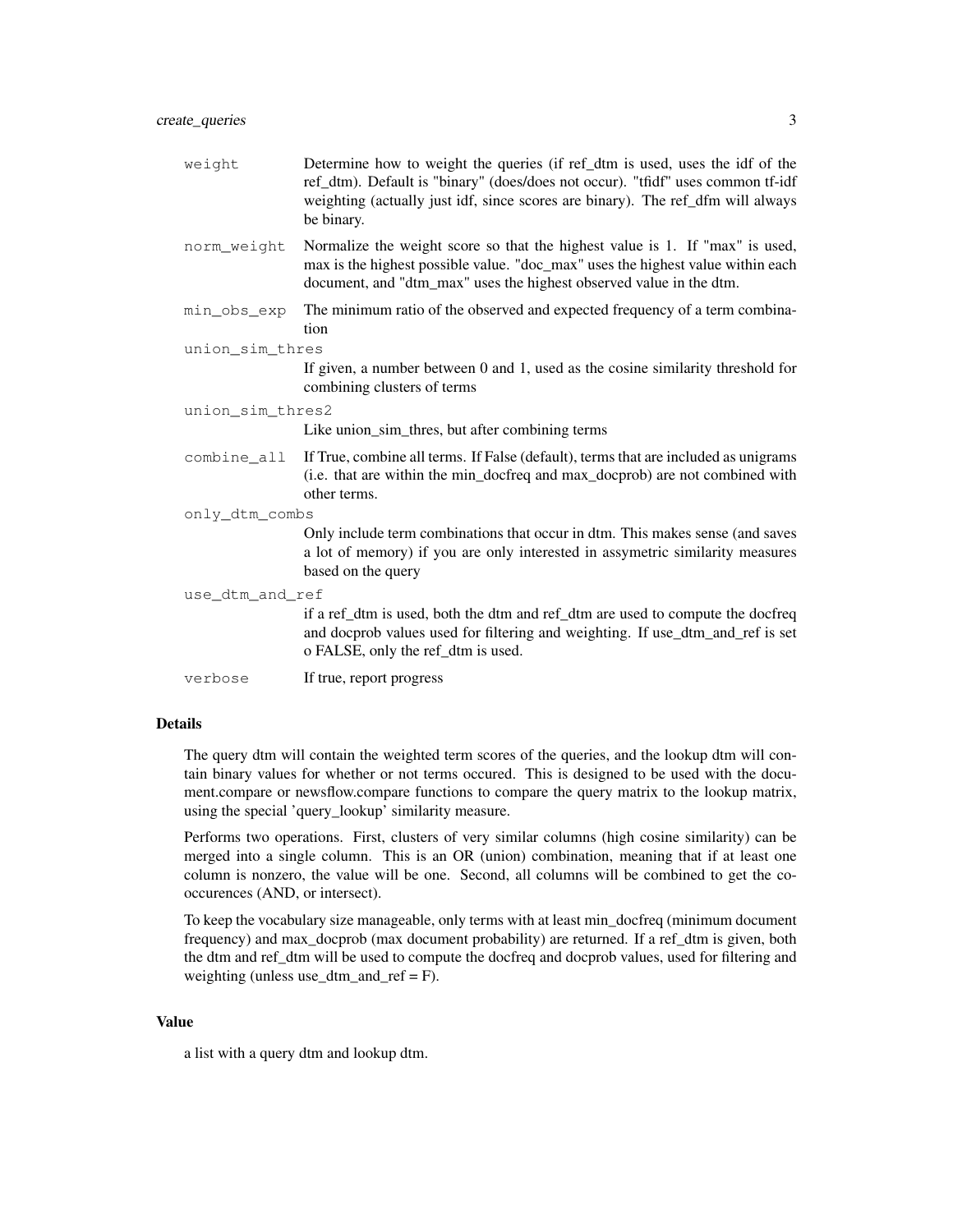## Examples

```
q = \text{create\_queries} (rnewsflow_dfm, min_docfreq = 2, union_sim_thres = 0.9,
                   max_docprob = 0.05, verbose = FALSE)
head(colnames(q$query_dtm),100)
```
delete.duplicates *Delete duplicate (or similar) documents from a document term matrix*

## Description

Delete duplicate (or similar) documents from a document term matrix. Duplicates are defined by: having high content similarity, occuring within a given time distance and being published by the same source.

## Usage

```
delete.duplicates(dtm, meta = NULL, date.var = "date",
 hour.window = c(-24, 24), group.var = NULL, measure = c("cosine","overlap_pct"), similarity = 1, keep = "first", tf.idf = FALSE,dup_csv = NULL, vertex = F)
```

| dtm         | A quanteda dfm. Alternatively, a DocumentTermMatrix from the tm package<br>can be used, but then the meta parameter needs to be specified manually                                                                                                                                               |
|-------------|--------------------------------------------------------------------------------------------------------------------------------------------------------------------------------------------------------------------------------------------------------------------------------------------------|
| meta        | If dtm is a quanteda dfm, docvars(meta) is used by default (meta is NULL) to<br>obtain the meta data. Otherwise, the meta data.frame has to be given by the user,<br>with the rows of the meta data.frame matching the rows of the dtm (i.e. each row<br>is a document)                          |
| date.var    | The name of the column in meta that specifies the document date. default is<br>"date". The values should be of type POSIXIt or POSIXct                                                                                                                                                           |
| hour.window | A vector of length 2, in which the first and second value determine the left and<br>right side of the window, respectively. For example, c(-10, 36) will compare<br>each document to all documents between the previous 10 and the next 36 hours.                                                |
| group.var   | Optionally, The name of the column in meta that specifies a group (e.g., source,<br>sourcetype). If given, only documents within the same group will be compared.                                                                                                                                |
| measure     | the measure that should be used to calculate similarity/distance/adjacency. Cur-<br>rently supports the symmetrical measure "cosine" (cosine similarity), and the as-<br>symetrical measures "overlap_pct" (percentage of term scores in the document<br>that also occur in the other document). |
| similarity  | a threshold for similarity. Documents of which similarity is equal or higher are<br>deleted                                                                                                                                                                                                      |
| keep        | A character indicating whether to keep the 'first' or 'last' published of duplicate<br>documents.                                                                                                                                                                                                |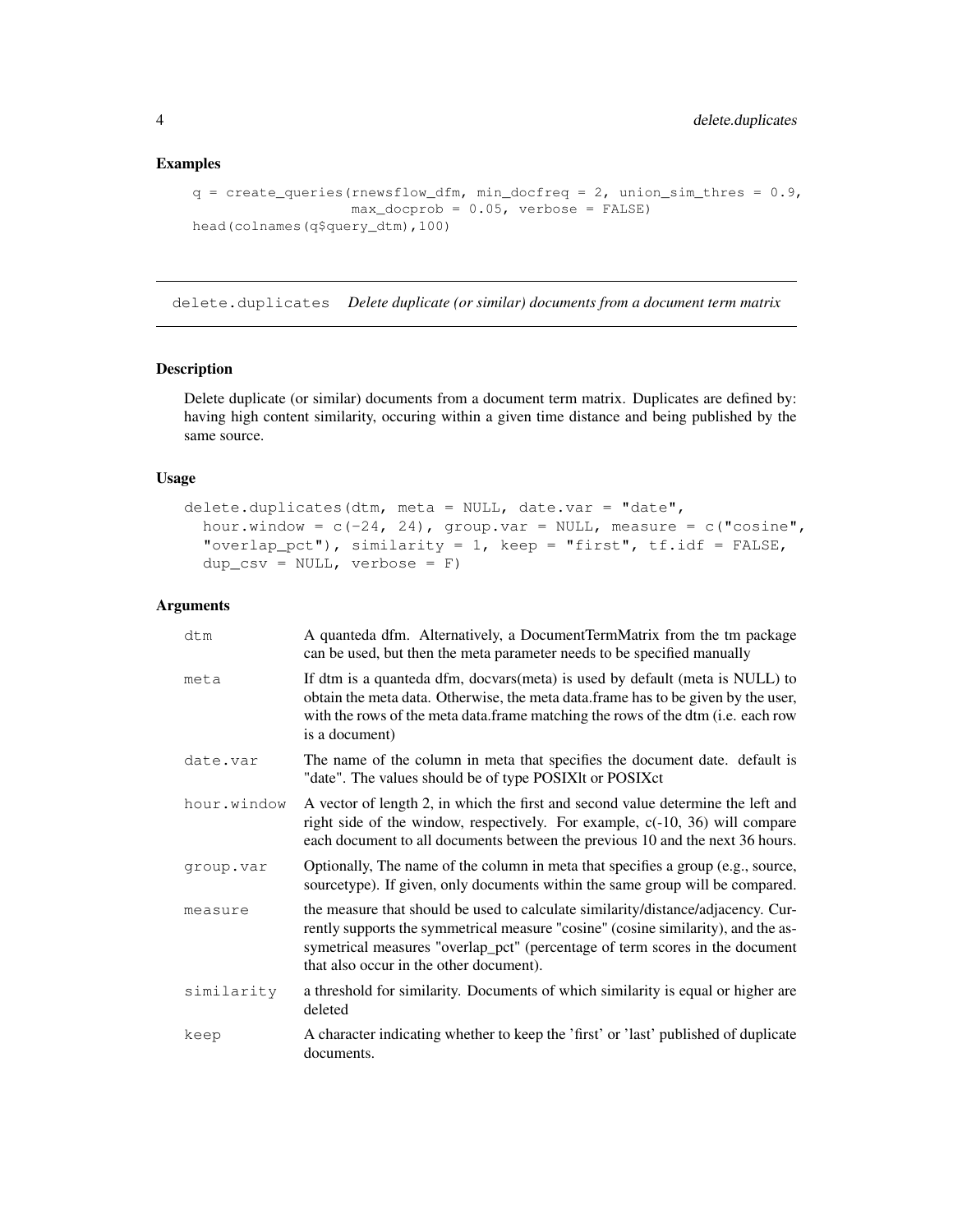| tf.idf  | if TRUE, weight the dtm with tf. idf before comparing documents. The original<br>(non-weighted) DTM is returned.                                                                                         |
|---------|----------------------------------------------------------------------------------------------------------------------------------------------------------------------------------------------------------|
| dup csv | Optionally, a path for writing a csy file with the duplicates edgelist. For each du-<br>plicate pair it is noted if "from" or "to" is the duplicate, or if "both" are duplicates<br>(of other documents) |
| verbose | if TRUE, report progress                                                                                                                                                                                 |

#### Details

Note that this can also be used to delete "updates" of articles (e.g., on news sites, news agencies). This should be considered if the temporal order of publications is relevant for the analysis.

#### Value

A dtm with the duplicate documents deleted

#### Examples

```
## example with very low similarity threshold (normally not recommended!)
dtm2 = delete.duplicates(rnewsflow_dfm, similarity = 0.5, keep='first', tf.idf = TRUE)
```

```
directed.network.plot
```

```
A wrapper for plot.igraph for visualizing directed networks.
```
#### Description

This is a convenience function for visualizing directed networks with edge labels using plot.igraph. It was designed specifically for visualizing aggregated document similarity networks in the RNewsflow package, but works with any network in the igraph class.

#### Usage

```
directed.network.plot(g, weight.var = "from.Vprop",
  weight.thres = NULL, delete.isolates = FALSE, vertex.size = 30,
 vertex.color = "lightblue", vertex.label.color = "black",
  vertex.label.cex = 0.7, edge.color = "grey",
  show.edge.labels = TRUE, edge.label.color = "black",
  edge.label.cex = 0.6, edge.arrow.size = 1,
  layout = igraph::layout.davidson.harel, ...)
```

| a          | A network/graph in the igraph class                                         |
|------------|-----------------------------------------------------------------------------|
| weight.var | The edge attribute that is used to specify the edges                        |
|            | weight. three A threshold for weight. Edges below the threshold are ignored |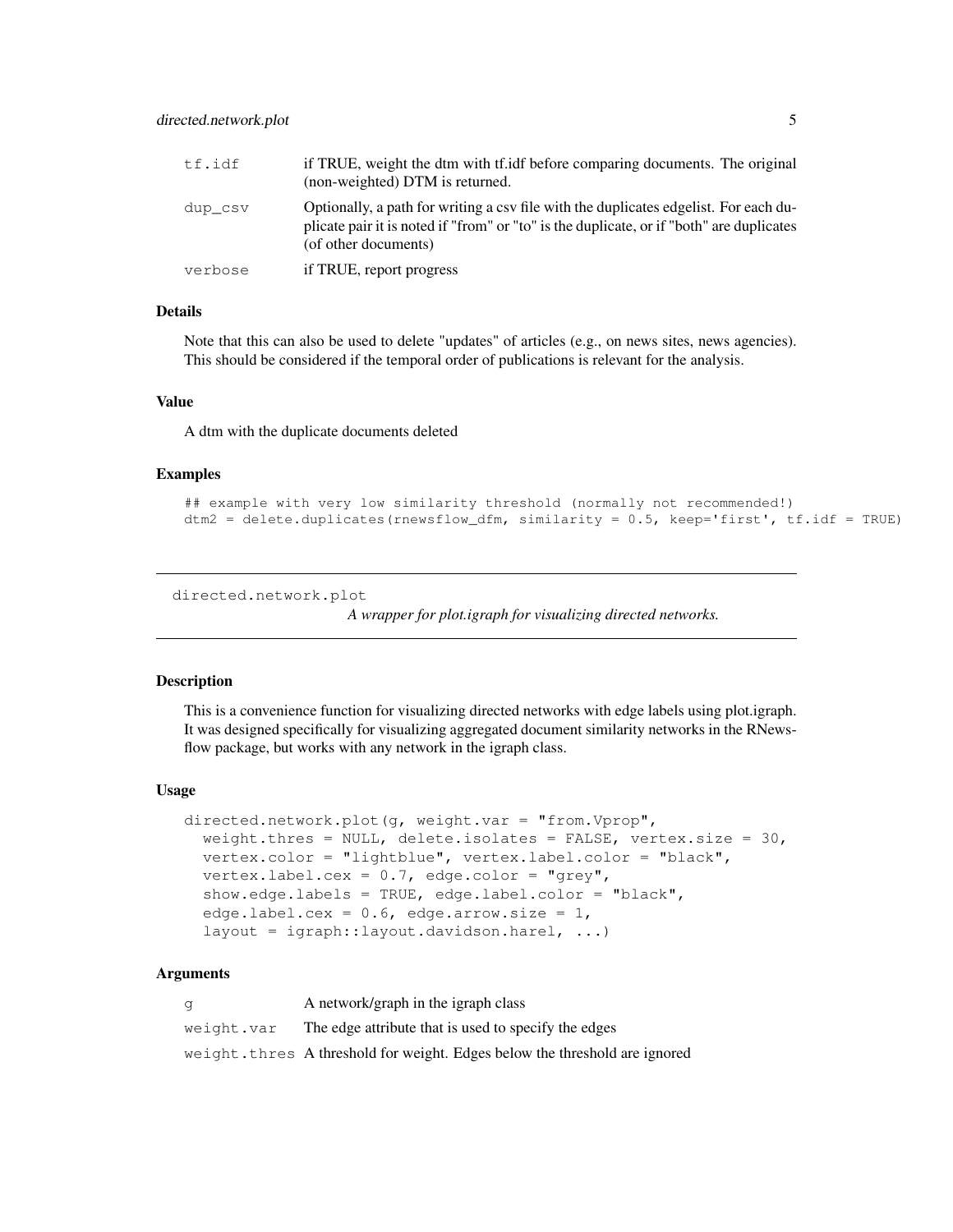| delete.isolates    |                                                                                                              |
|--------------------|--------------------------------------------------------------------------------------------------------------|
|                    | If TRUE, isolates (i.e. vertices without edges) are ignored.                                                 |
| vertex.size        | The size of the verticex/nodes. Defaults to 30. Can be a vector with values per                              |
|                    | vertex.                                                                                                      |
|                    | vertex.color Color of vertices/nodes. Default is lightblue. Can be a vector with values per                  |
|                    | vertex.                                                                                                      |
| vertex.label.color |                                                                                                              |
|                    | Color of labels for vertices/nodes. Defaults to black. Can be a vector with values                           |
|                    | per vertex.                                                                                                  |
| vertex.label.cex   |                                                                                                              |
|                    | Size of the labels for vertices/nodes. Defaults to 0.7. Can be a vector with values                          |
|                    | per vertex.                                                                                                  |
|                    | edge.color Color of the edges. Defaults to grey. Can be a vector with values per edge.                       |
| show.edge.labels   |                                                                                                              |
|                    | Logical. Should edge labels be displayed? Default is TRUE.                                                   |
| edge.label.color   |                                                                                                              |
|                    | Color of the edge labels. Defaults to black. Can be a vector with values per                                 |
|                    | edge.                                                                                                        |
| edge.label.cex     |                                                                                                              |
|                    | Size of the edge labels. Defaults to 0.6. Can be a vector with values per edge.                              |
| edge.arrow.size    |                                                                                                              |
|                    | Size of the edge arrows. Defaults to 1. Can only be set globally (igraph might<br>update this at some point) |
| layout             | The igraph layout used to plot the network. Defaults to layout.davidson.harel                                |
| $\cdots$           | Arguments to be passed to the plot.igraph function.                                                          |

## Value

Nothing

## Examples

```
data(docnet)
aggdocnet = network.aggregate(docnet, by='source')
directed.network.plot(aggdocnet, weight.var = 'to.Vprop', weight.thres = 0.2)
```
Document similarity network for one news agency, and the print and *online editions of two newspapers*

## Description

Document similarity network for one news agency, and the print and online editions of two newspapers

## Format

docnet: A network/graph in the igraph class as created with document.network or newsflow.compare.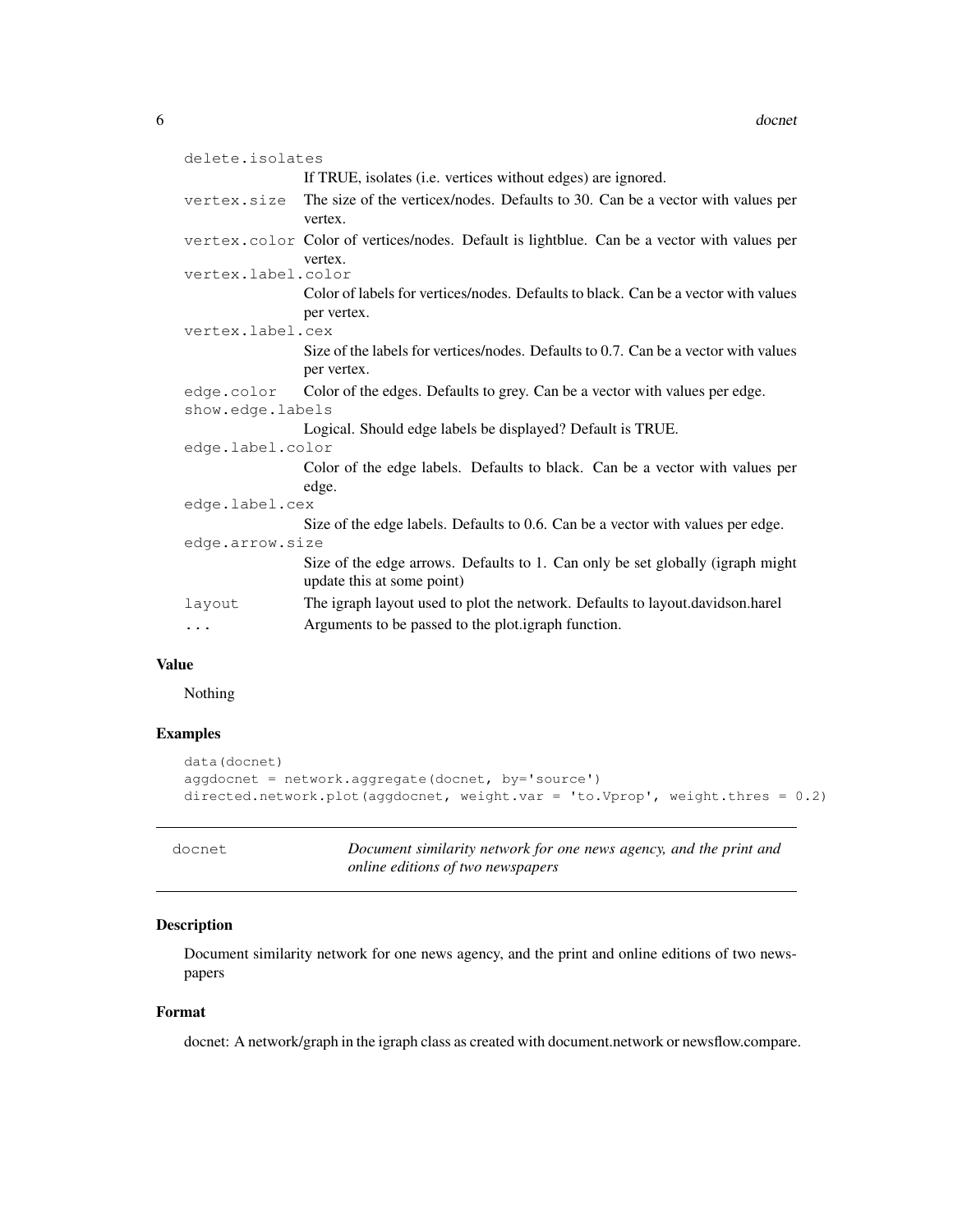document.network *Create a document similarity network*

## Description

Combines document similarity data (d) with document meta data (meta) into an igraph network/graph.

#### Usage

```
document.network(d, meta, id.var = "document_id", date.var = "date",
 min.similarity = NA)
```
## Arguments

| d              | A data.frame with three columns, that represents an edgelist with weight val-<br>ues. The first and second column represent the names/ids of the 'from' and 'to'<br>documents/vertices. The third column represents the similarity score. Column<br>names are ignored                                                                                                                                           |
|----------------|-----------------------------------------------------------------------------------------------------------------------------------------------------------------------------------------------------------------------------------------------------------------------------------------------------------------------------------------------------------------------------------------------------------------|
| meta           | A data frame where rows are documents and columns are document meta infor-<br>mation. Should at least contain 2 columns: the document name/id and date. The<br>name/id column should match the document names/ids of the edgelist, and its la-<br>bel is specified in the 'id.var' argument. The date column should be intepretable<br>with as POSIX ct, and its label is specified in the 'date var' argument. |
| id.var         | The label for the document name/id column in the 'meta' data.frame. Default is<br>"document id"                                                                                                                                                                                                                                                                                                                 |
| date.var       | The label for the document date column in the 'meta' data.frame, default is<br>"date"                                                                                                                                                                                                                                                                                                                           |
| min.similarity |                                                                                                                                                                                                                                                                                                                                                                                                                 |
|                | For convenience, ignore all edges where the weight is below 'min.similarity'.                                                                                                                                                                                                                                                                                                                                   |

## Details

This function is mainly offered to mimic the output of the newsflow.compare function when using imported document similarity data. This way the functions for transforming, aggregating and visualizing the document similarity data can be used.

#### Value

A network/graph in the igraph class

```
d = data. frame (x = c(1, 1, 1, 2, 2, 3),
                 y = c(2, 3, 5, 4, 5, 6),
                 v = c(0.3, 0.4, 0.7, 0.5, 0.2, 0.9)meta = data.frame(document_id = 1:8,
```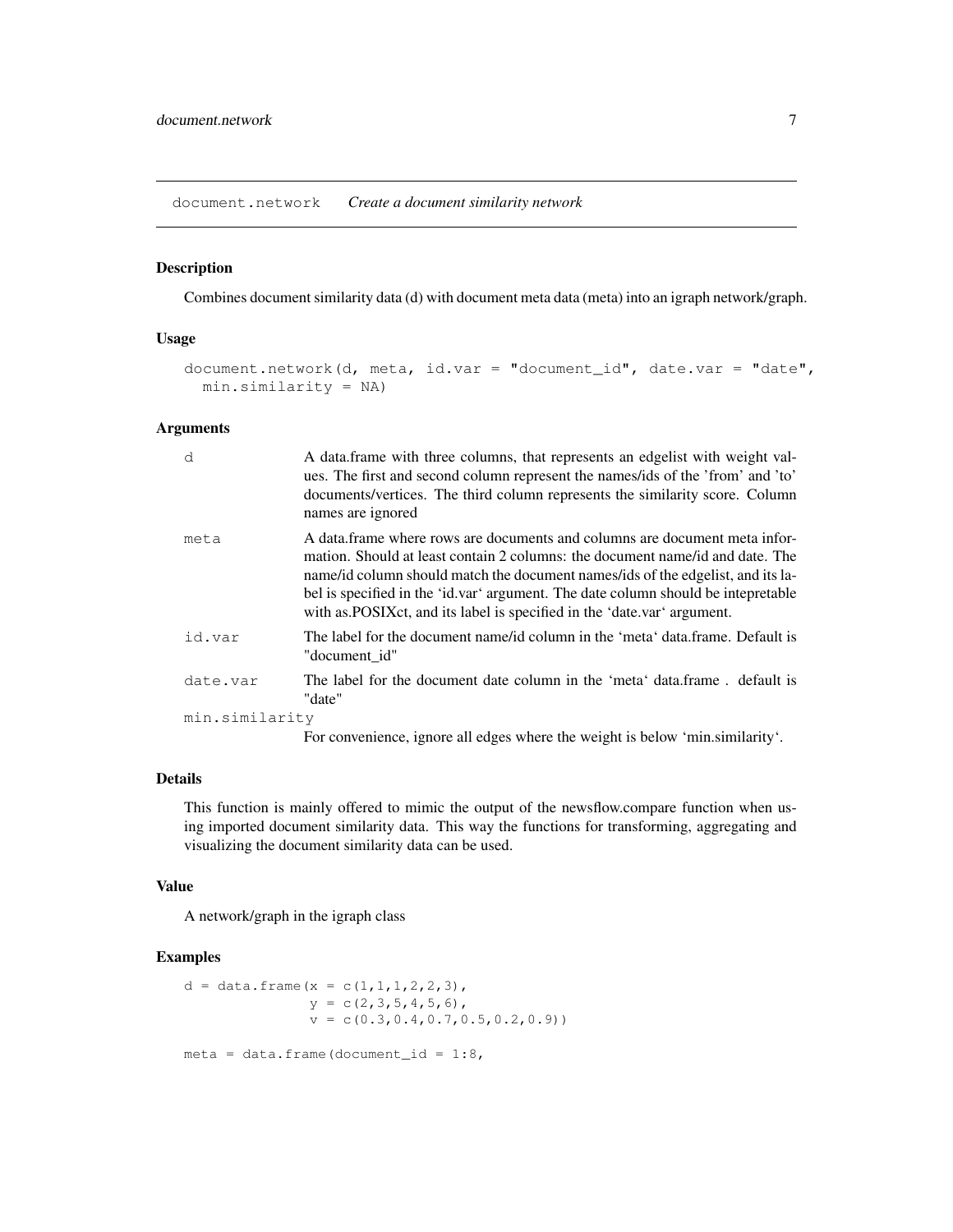```
date = seq.POSIXt(from = as.POSIXct('2010-01-01 12:00:00'),by='hour', length.out = 8),
                  medium = c(rep('Newspapers', 4), rep('Blog', 4)))
g = document.network(d, meta)
igraph::get.data.frame(g, 'both')
igraph::plot.igraph(g)
```
document.network.plot

*Visualize (a subcomponent) of the document similarity network*

#### Description

Visualize (a subcomponent) of the document similarity network

#### Usage

```
document.network.plot(g, date.attribute = "date",
  source.attribute = "source", subcomp_i = NULL, dtm = NULL,
  sources = NULL, only.outer.date = FALSE,
 date.format = N+8Y-8m-8d 8H:8M, margins = c(5, 8, 1, 13),
  isolate.color = NULL, source-loops = TRUE, ...)
```

| q                | A document similarity network, as created with newsflow.compare or docu-                                                                                   |
|------------------|------------------------------------------------------------------------------------------------------------------------------------------------------------|
|                  | ment.network                                                                                                                                               |
| date.attribute   |                                                                                                                                                            |
|                  | The label of the vertex/document date attribute. Default is "date"                                                                                         |
| source.attribute |                                                                                                                                                            |
|                  | The label of the vertex/document source attribute. Default is "source"                                                                                     |
| subcomp_i        | Optional. If an integer is given, the network is decomposed into subcomponents<br>(i.e. unconnected components) and only the i-th component is visualized. |
| dtm              | Optional. If a document-term matrix that contains the documents in g is given,<br>a wordcloud with the most common words of the network is added.          |
| sources          | Optional. Use a character vector to select only certain sources                                                                                            |
| only.outer.date  |                                                                                                                                                            |
|                  | If TRUE, only the labels for the first and last date are reported on the x-axis                                                                            |
| date.format      | The date format of the date labels (see format.POSIXct)                                                                                                    |
| marqins          | The margins of the network plot. The four values represent bottom, left, top and<br>right margin.                                                          |
| isolate.color    |                                                                                                                                                            |
|                  | Optional. Set a custom color for isolates                                                                                                                  |
|                  | source. loops If set to FALSE, all edges between vertices/documents of the same source are<br>ignored.                                                     |
| $\cdots$         | Additional arguments for the network plotting function plot.igraph                                                                                         |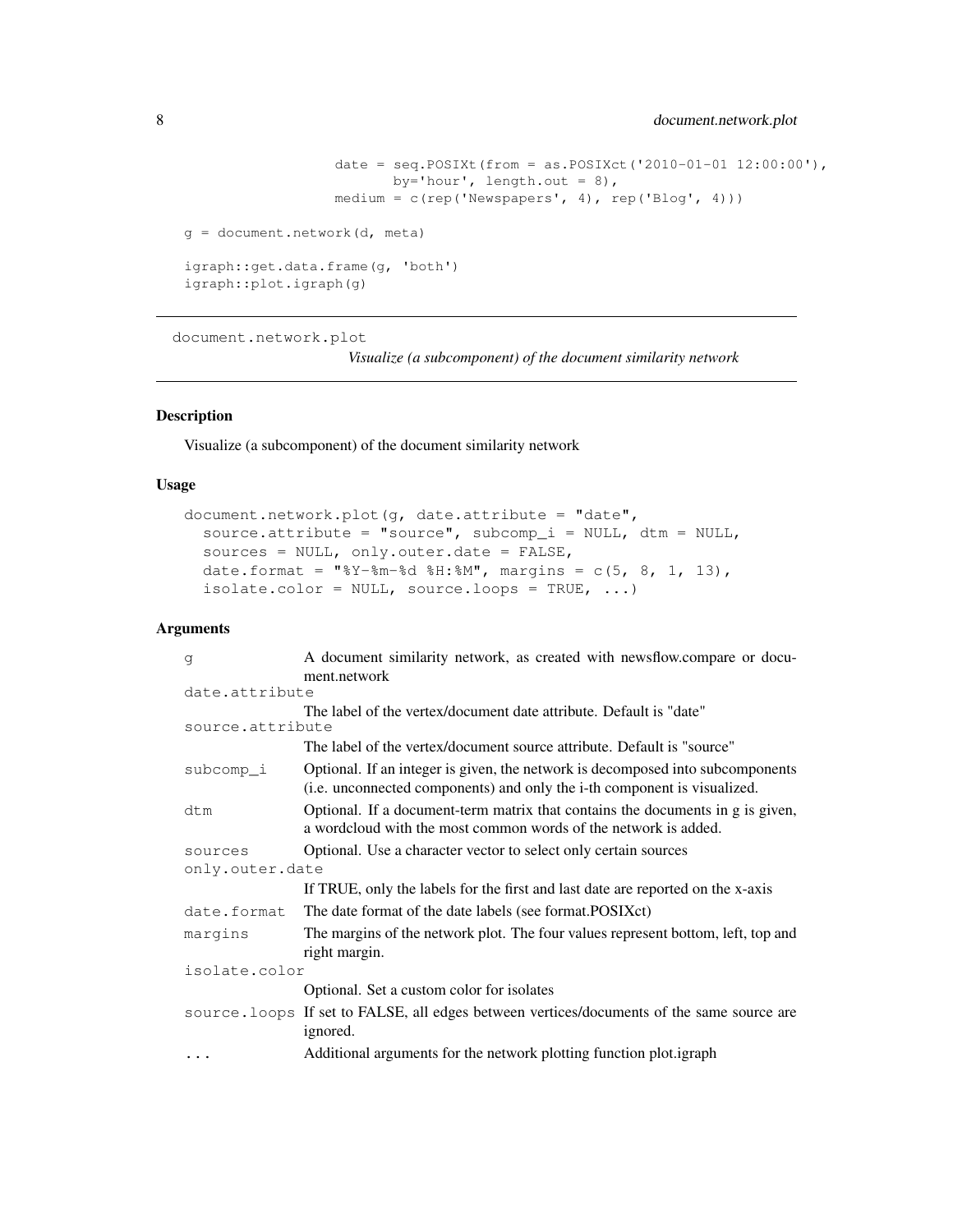documents.compare 9

#### Value

Nothing.

#### Examples

```
docnet = docnet
dtm = rnewsflow_dfm
docnet_comps = igraph::decompose.graph(docnet) # get subcomponents
# subcomponent 1
document.network.plot(docnet_comps[[1]])
# subcomponent 2 with wordcloud
document.network.plot(docnet_comps[[2]], dtm=dtm)
# subcomponent 3 with additional arguments passed to plot.igraph
document.network.plot(docnet_comps[[3]], dtm=dtm, vertex.color='red')
```
documents.compare *Compare the documents in two corpora/dtms*

#### Description

Compare the documents in corpus dtm.x with reference corpus dtm.y.

#### Usage

```
documents.compare(dtm, dtm.y = NULL, measure = c("cosine","overlap_pct", "overlap", "crossprod", "softcosine", "query_lookup",
  "query_lookup_pct"), min.similarity = 0, n.topsim = NULL,
 pvalue = c("none", "normal", "lognormal", "nz_normal", "nz_lognormal",
  "disparity"), simmat = NULL, simmat_thres = NULL)
```

| dtm     | A quanteda dfm. Alternatively, a DocumentTermMatrix from the tm package<br>can be used.                                                                                                                                                                                                                                                                                                                                                                                                                                                                                                                                                |
|---------|----------------------------------------------------------------------------------------------------------------------------------------------------------------------------------------------------------------------------------------------------------------------------------------------------------------------------------------------------------------------------------------------------------------------------------------------------------------------------------------------------------------------------------------------------------------------------------------------------------------------------------------|
| dtm.y   | Optional. If given, documents from dtm will only be compared to the documents<br>in dtm.y                                                                                                                                                                                                                                                                                                                                                                                                                                                                                                                                              |
| measure | the measure that should be used to calculate similarity/distance/adjacency. Cur-<br>rently supports the symmetrical measure "cosine" (cosine similarity), the assy-<br>metrical measures "overlap_pct" (percentage of term scores in the document that<br>also occur in the other document), "overlap" (like overlap pct, but as the sum<br>of overlap instead of the percentage) and the symmetrical soft cosine measure<br>(experimental). The regular crossprod (inner product) is also supported. If the<br>dtm's are prepared with the create_queries function, the special "query_lookup"<br>and "query_lookup_pct" can be used. |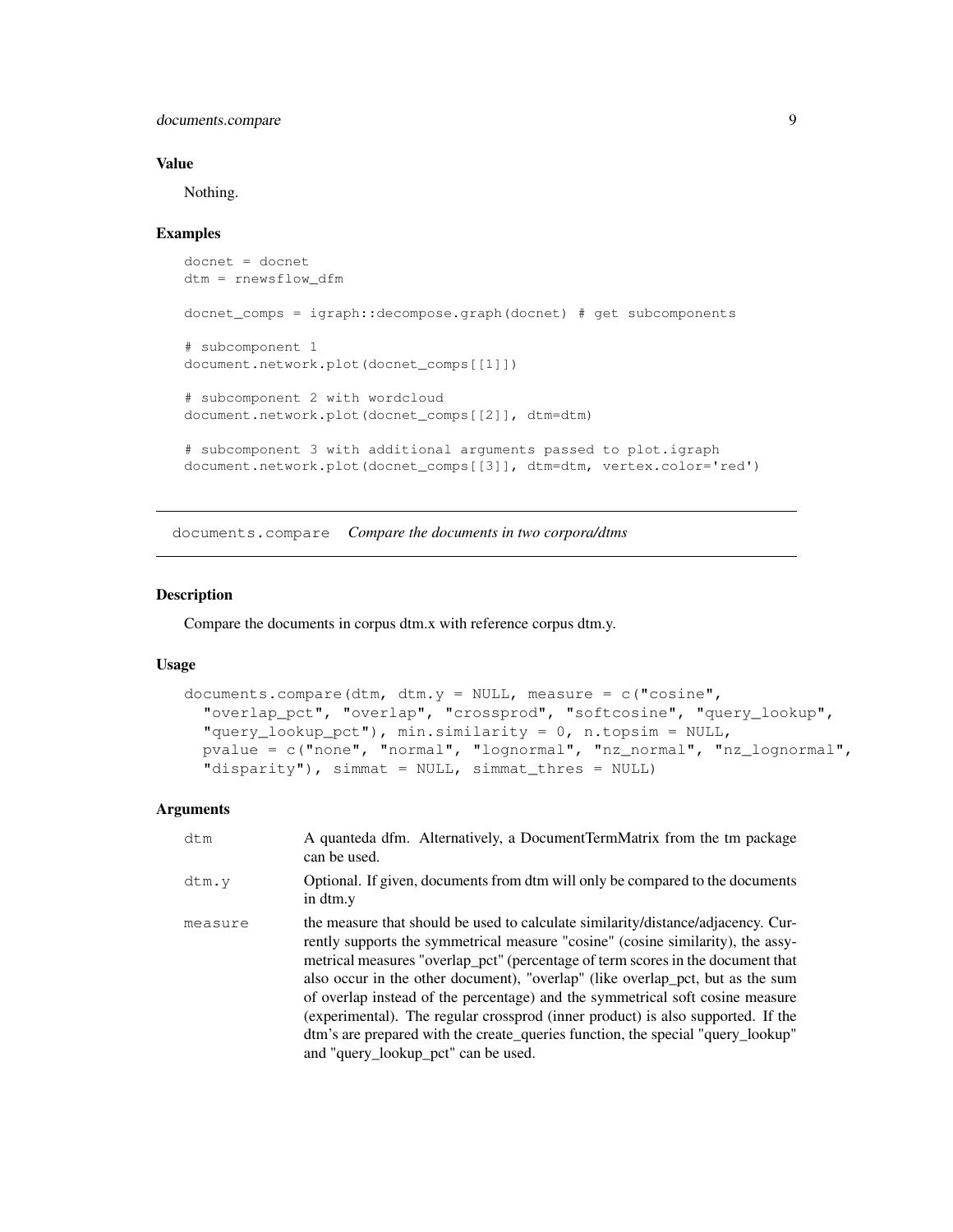| min.similarity |                                                                                                                                                                                                                                                                                                                                                                                                                              |
|----------------|------------------------------------------------------------------------------------------------------------------------------------------------------------------------------------------------------------------------------------------------------------------------------------------------------------------------------------------------------------------------------------------------------------------------------|
|                | a threshold for similarity. lower values are deleted. Set to 0 by default.                                                                                                                                                                                                                                                                                                                                                   |
| n.topsim       | An alternative or additional sort of threshold for similarity. Only keep the<br>[n.topsim] highest similarity scores for x. Can return more than [n.topsim] sim-<br>ilarity scores in the case of duplicate similarities.                                                                                                                                                                                                    |
| pvalue         | If used, transform the similarity score to a p-value. The value is reversed, so<br>that higher means more similar (and thus the min.similarity still makes sense).<br>Currently supports "normal" and "lognormal" distribution, and the uniform dis-<br>tribution used in the "disparity" filter (see Serrano et al. <sup>1</sup> ). Also "nz_normal"<br>and "nz_lognormal" can be used to only consider the nonzero values. |
| simmat         | If softcosine is used, a symmetrical matrix with the similarity scores of terms.<br>If NULL, the cosine similarity of terms in dtm will be used                                                                                                                                                                                                                                                                              |
|                | simmat thres If softosine is used, a threshold for the similarity scores of terms                                                                                                                                                                                                                                                                                                                                            |

#### Details

The calculation of document similarity is performed using a vector space model approach. Innerproduct based similarity measures are used, such as cosine similarity. It is recommended to weight the DTM beforehand, for instance using Term frequency-inverse document frequency (tf.idf)

#### Value

A data frame with pairs of documents and their similarities.

#### Examples

```
rnewsflow_dfm
comp = documents.compare(rnewsflow_dfm, min.similarity=0.4)
head(comp)
```
filter.window *Filter edges from the document similarity network based on hour difference*

#### Description

The 'filter.window' function can be used to filter the document pairs (i.e. edges) using the 'hour.window' parameter, which works identical to the 'hour.window' parameter in the 'newsflow.compare' function. In addition, the 'from.vertices' and 'to.vertices' parameters can be used to select the vertices (i.e. documents) for which this filter is applied.

## Usage

filter.window( $q$ , hour.window, to.vertices = NULL, from.vertices = NULL)

<sup>1</sup>https://www.pnas.org/content/106/16/6483.full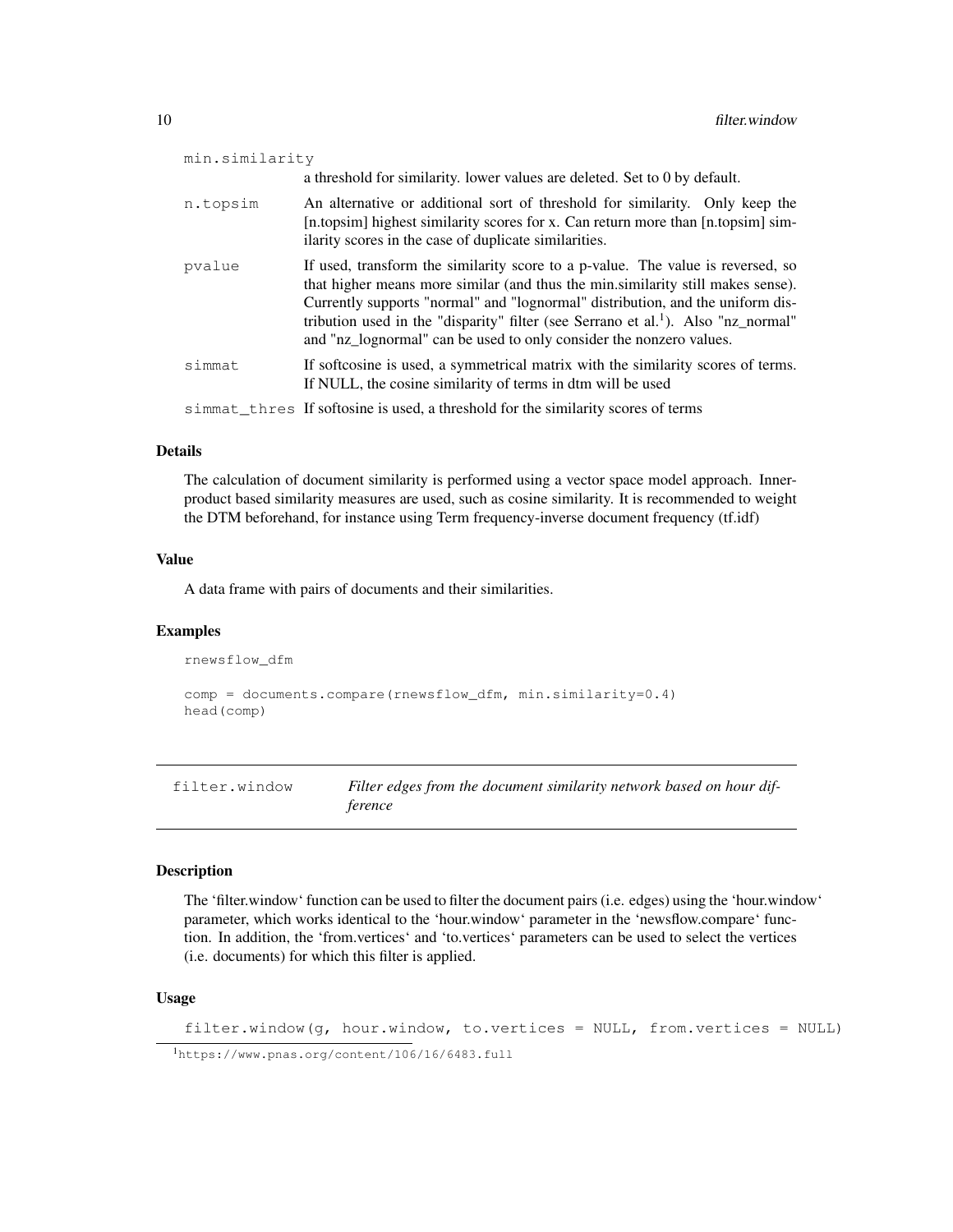## Arguments

| q             | A document similarity network, as created with newsflow.compare or docu-<br>ment.network                                                                                                                                                                                           |
|---------------|------------------------------------------------------------------------------------------------------------------------------------------------------------------------------------------------------------------------------------------------------------------------------------|
| hour.window   | A vector of length 2, in which the first and second value determine the left and<br>right side of the window, respectively. For example, $c(-10, 36)$ will compare<br>each document to all documents between the previous 10 and the next 36 hours.                                |
| to.vertices   | A filter to select the vertices 'to' which an edge is filtered. For example, if<br>$V(g)$ \$sourcetype == "newspaper" is used, then the hour window filter is only<br>applied for edges 'to' newspaper documents (specifically, where the sourcetype<br>attribute is "newspaper"). |
| from.vertices |                                                                                                                                                                                                                                                                                    |
|               | A filter to select the vertices 'from' which an edge is filtered. Works identical to<br>'to.vertices'.                                                                                                                                                                             |

#### Details

It is recommended to use the show.window function to verify whether the hour windows are correct according to the assumptions and focus of the study.

#### Value

A network/graph in the igraph class

#### Examples

```
data(docnet)
show.window(docnet, to.attribute = 'source') # before filtering
docnet = filter.window(docnet, hour.window = c(0.1, 24))
docnet = filter.window(docnet, hour.window = c(6,36),
                       to.vertices = V(docnet)$sourcetype == 'Print NP')
show.window(docnet, to.attribute = 'sourcetype') # after filtering per sourcetype
show.window(docnet, to.attribute = 'source') # after filtering per source
```
get\_doc\_terms *View term scores for a given document*

## Description

View term scores for a given document

#### Usage

```
get_doc_terms(dtm, docname = NULL, doc_i = NULL)
```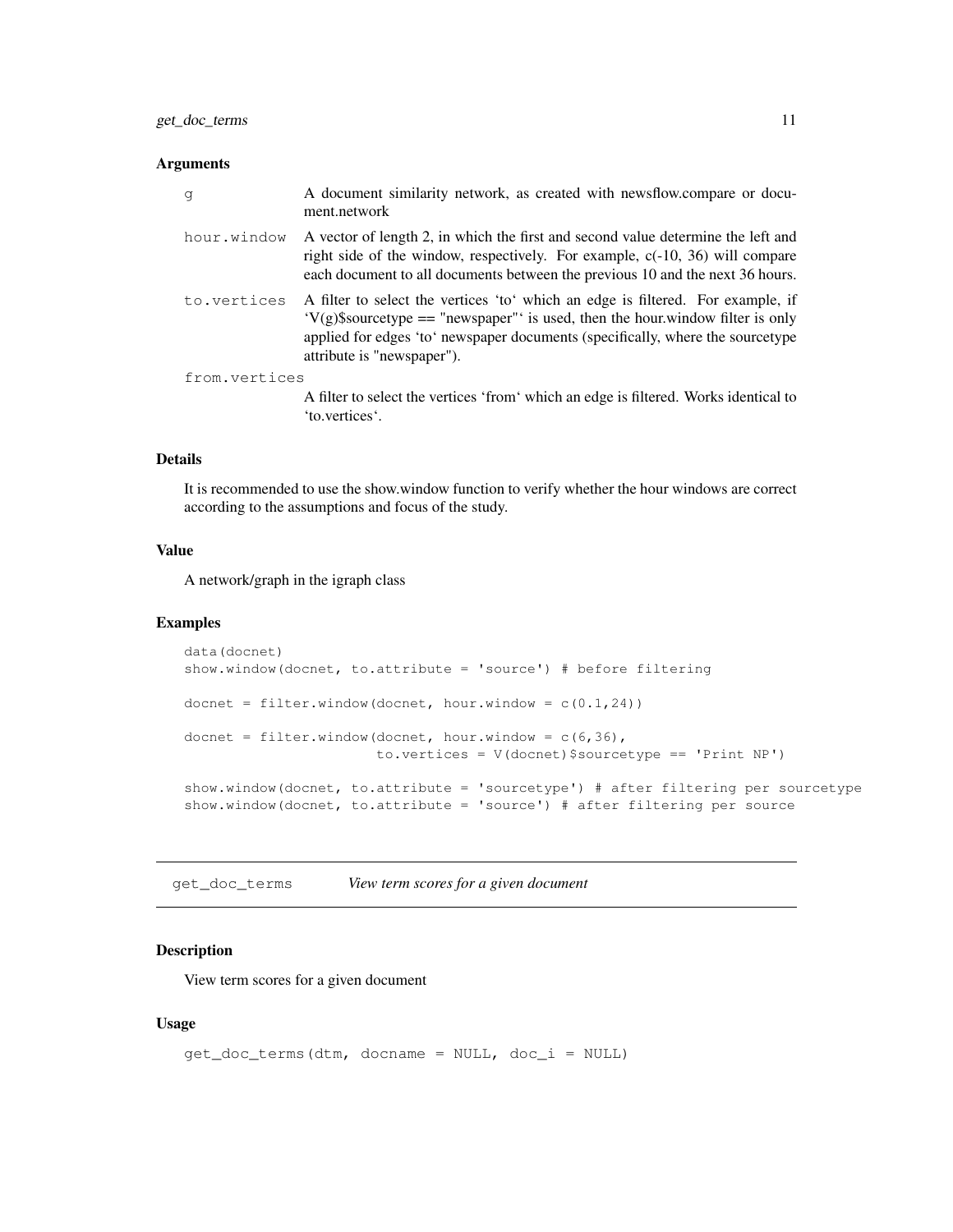## Arguments

| dtm     | A quanteda dfm                          |
|---------|-----------------------------------------|
| docname | name of document to select              |
| doc i   | alternatively, select document by index |

## Value

A named vector with terms (names) and scores

## Examples

```
get_doc_terms(rnewsflow_dfm, doc_i=1)
```
get\_overlap\_terms *View overlapping terms for a given pair of documents*

## Description

View overlapping terms for a given pair of documents

#### Usage

```
get\_overlap\_terms (dtm, doc.x, doc.y, dtm.y = dtm)
```
## Arguments

| dtm   | A quanteda dfm                                                            |
|-------|---------------------------------------------------------------------------|
| doc.x | The name of the first document in dtm                                     |
| doc.v | The name of the second document in dtm (or dtm.y)                         |
| dtm.v | Optionally, a second dtm (for when the documents occur in separate dtm's) |

## Value

A character vector

```
get_overlap_terms(rnewsflow_dfm,
                  quanteda::docnames(rnewsflow_dfm)[1],
                  quanteda::docnames(rnewsflow_dfm)[5])
```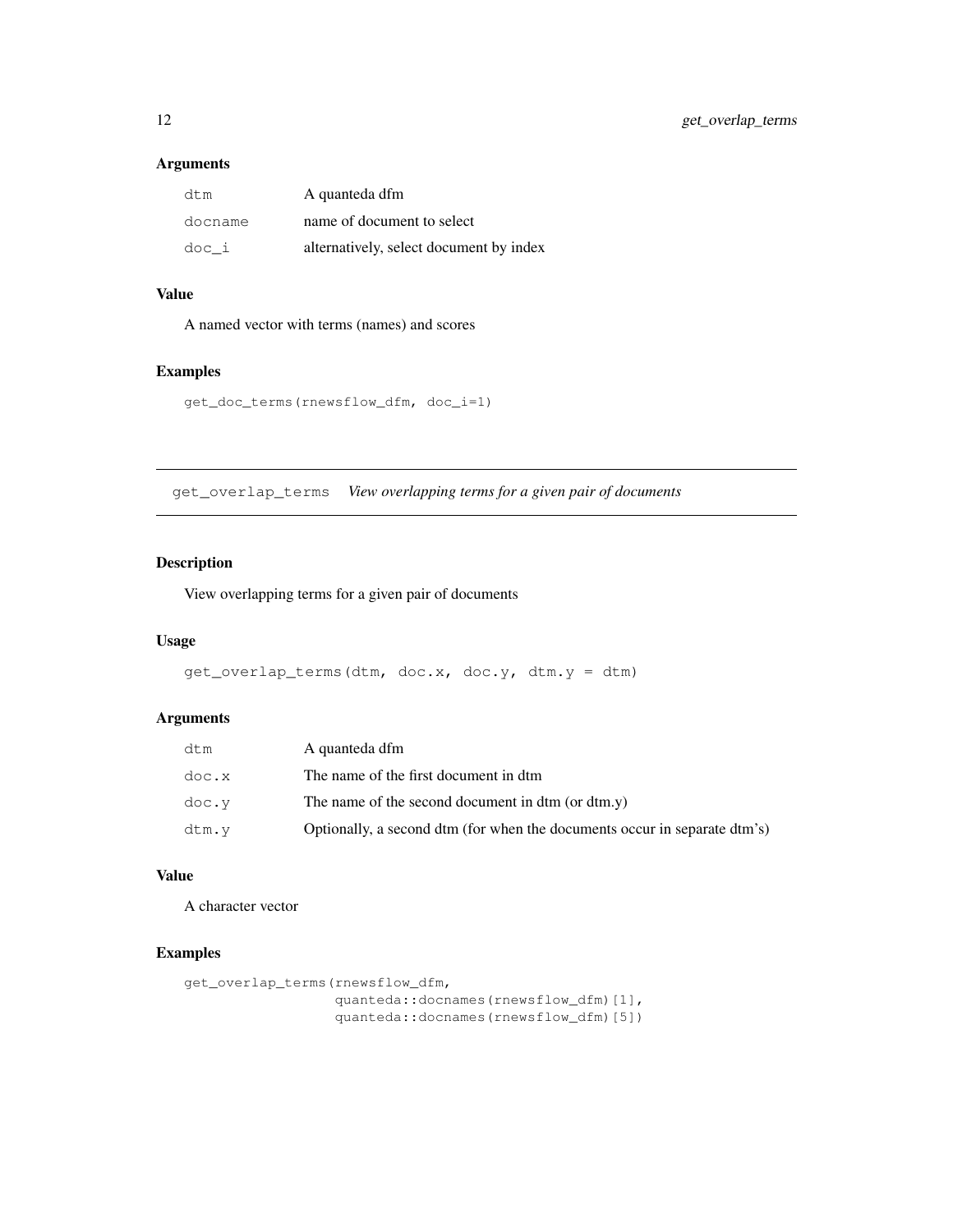hourdiff\_range\_thresholds

*Inspect effects of thresholds on matches over time*

#### Description

If it can be assumed that matches should only occur within a given time range (e.g., event data should match news items after the event occured) a low effort validation can be obtained by looking at whether the matches only occur within this time range. This function plots the percentage of matches within a given time range (hourdiff) for different thresholds of the weight column. This can be used to determine a good threshold.

#### Usage

```
hourdiff_range_thresholds(g, breaks = 20, hourdiff_range = c(0, \text{Inf}),
  min\_weight = NA, min\_hourdiff = NA, max\_hourdiff = NA
```
#### Arguments

| q              | The output of newsflow.compare (either as "igraph" or "edgelist")                                                                        |
|----------------|------------------------------------------------------------------------------------------------------------------------------------------|
| breaks         | The number of breaks for the weight threshold                                                                                            |
| hourdiff range |                                                                                                                                          |
|                | The time period (hourdiff range) in which the match 'should' occur.                                                                      |
| min weight     | Optionally, filter out all value below the given weight                                                                                  |
|                | min_hourdiff the lowest possible hourdiff value. This is used to estimate noise. If not speci-<br>fied, will be estimated based on data. |
|                | max_hourdiff the highest possible hourdiff value.                                                                                        |

#### Value

Nothing... just plots

network.aggregate *Aggregate the edges of a network by vertex attributes*

#### **Description**

This function offers a versatile way to aggregate the edges of a network based on the vertex attributes. Although it was designed specifically for document similarity networks, it can be used for any network in the igraph class.

#### Usage

```
network.aggregate(g, by = NULL, by.from = by, by.to = by,
  edge.attribute = "weight", agg.FUN = mean, return.df = FALSE,
  keep_isolates = T)
```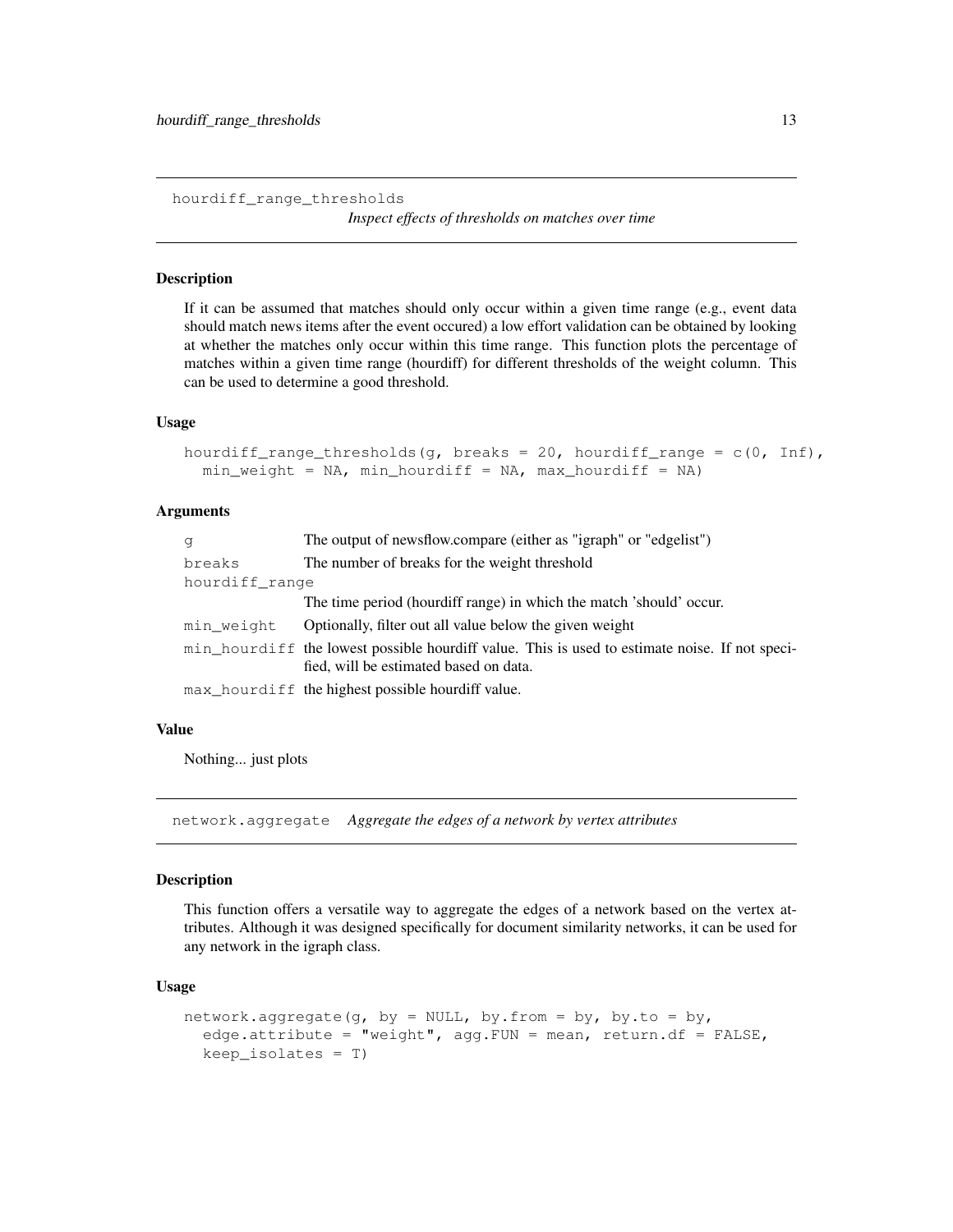#### Arguments

| q              | A network/graph in the igraph class                                                                                                   |  |
|----------------|---------------------------------------------------------------------------------------------------------------------------------------|--|
| by             | A character string indicating the vertex attributes by which the edges will be<br>aggregated.                                         |  |
| by.from        | Optionally, specify different vertex attributes to aggregate the 'from' side of<br>edges                                              |  |
| by.to          | Optionally, specify different vertex attributes to aggregate the 'to' side of edges                                                   |  |
| edge.attribute |                                                                                                                                       |  |
|                | Select an edge attribute to aggregate using the function specified in 'agg.FUN'.<br>Defaults to 'weight'                              |  |
| agg.FUN        | The function used to aggregate the edge attribute                                                                                     |  |
| return.df      | Optional. If TRUE, the results are returned as a data.frame. This can in particu-<br>lar be convenient if by from and by to are used. |  |
| keep isolates  |                                                                                                                                       |  |
|                |                                                                                                                                       |  |

if True, also return scores for isolates

## Details

The first argument is the network (in the 'igraph' class). The second argument, for the 'by' parameter, is a character vector to indicate one or more vertex attributes based on which the edges are aggregated. Optionally, the 'by' parameter can also be specified separately for 'by.from' and 'by.to'.

By default, the function returns the aggregated network as an igraph class. The edges in the aggregated network have five standard attributes. The 'edges' attribute counts the number of edges from the 'from' group to the 'to' group. The 'from.V' attribute shows the number of vertices in the 'from' group that matched with a vertex in the 'to' group. The 'from.Vprop attribute shows this as the proportion of all vertices in the 'from' group. The 'to.V' and 'to.Vprop' attributes show the same for the 'to' group.

In addition, one of the edge attributes of the original network can be aggregated with a given function. These are specified in the 'edge.attribute' and 'agg.FUN' parameters.

#### Value

A network/graph in the igraph class, or a data.frame if return.df is TRUE.

```
data(docnet)
aggdocnet = network.aggregate(docnet, by='sourcetype')
igraph::get.data.frame(aggdocnet, 'both')
```

```
aggdocdf = network.aggregate(docnet, by.from='sourcetype', by.to='source', return.df = TRUE)
head(aggdocdf)
```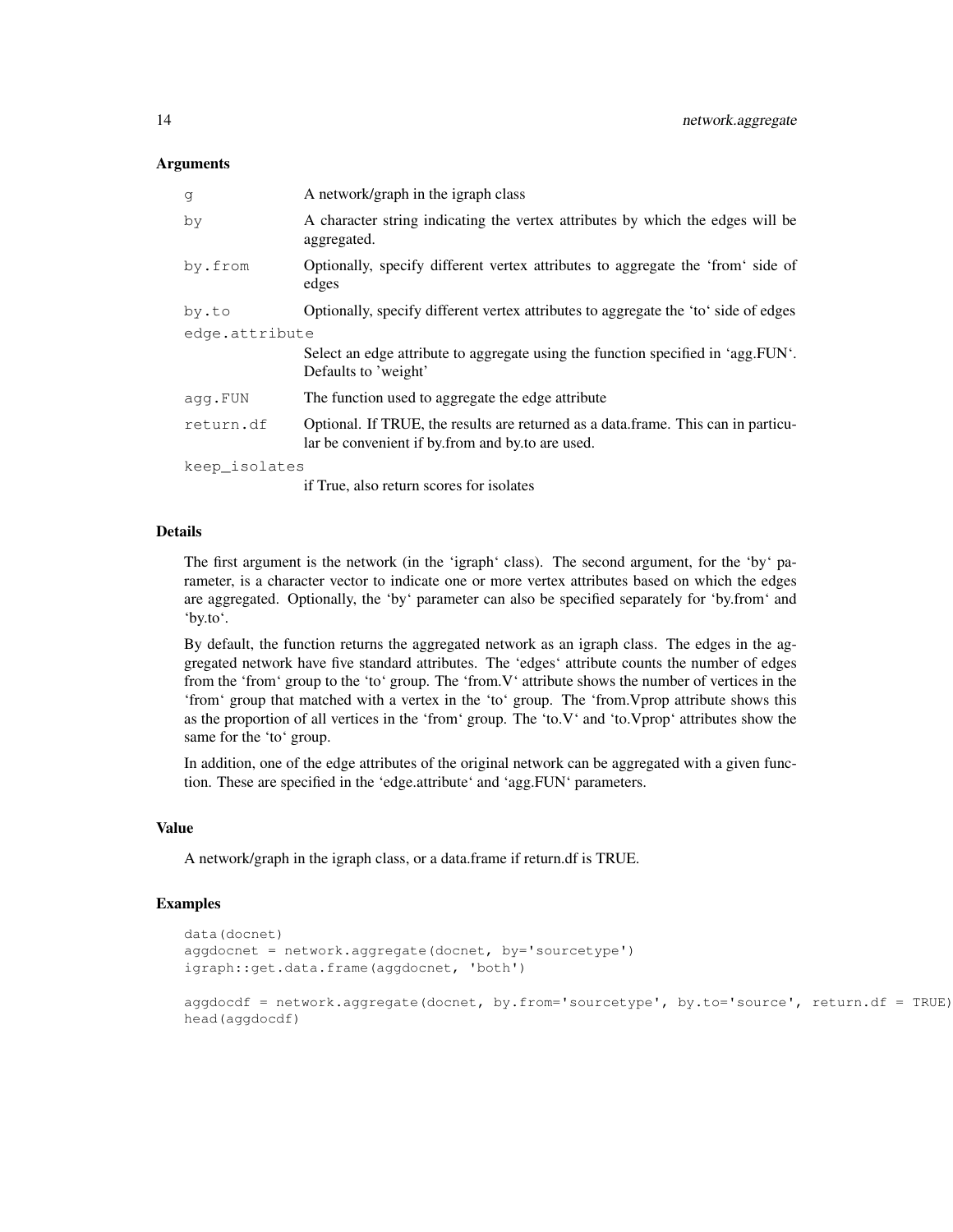newsflow.compare *Compare the documents in a dtm with a sliding window over time*

#### Description

Given a document-term matrix (DTM) with dates for each document, calculates the document similarities over time using with a sliding window.

#### Usage

```
newsflow.compare(dtm, dtm.y = NULL, meta = NULL, meta.y = NULL,
  date.var = "date", hour.window = c(-24, 24), group.var = NULL,
 measure = c("cosine", "overlap_pct", "overlap", "crossprod",
  "softcosine", "query_lookup", "query_lookup_pct"), min.similarity = 0,
  n.topsim = NULL, only.from = NULL, only.to = NULL,
  only.complete.window = TRUE, pvalue = c("none", "normal",
  "lognormal", "nz_normal", "nz_lognormal", "disparity"),
  return_as = c("igraph", "edgelist", "matrix"), batchsize = 1000,
  simmat = NULL, simmat_thres = NULL, verbose = FALSE)
```

| dtm         | A quanteda dfm. Alternatively, a DocumentTermMatrix from the tm package<br>can be used, but then the meta parameter needs to be specified manually                                                                                                                                                                                                                                                                                                                                                                                                                                                                                     |
|-------------|----------------------------------------------------------------------------------------------------------------------------------------------------------------------------------------------------------------------------------------------------------------------------------------------------------------------------------------------------------------------------------------------------------------------------------------------------------------------------------------------------------------------------------------------------------------------------------------------------------------------------------------|
| dtm.v       | optionally, another dtm. If given, the documents in dtm will be compared to the<br>documents in dtm.y. This cannot be combined with only.from and only.to                                                                                                                                                                                                                                                                                                                                                                                                                                                                              |
| meta        | If dtm is a quanteda dfm, docvars(meta) is used by default (meta is NULL) to<br>obtain the meta data. Otherwise, the meta data.frame has to be given by the user,<br>with the rows of the meta data.frame matching the rows of the dtm (i.e. each row<br>is a document)                                                                                                                                                                                                                                                                                                                                                                |
| meta.y      | like meta, but for dtm.y (only necessary if dtm.y is used)                                                                                                                                                                                                                                                                                                                                                                                                                                                                                                                                                                             |
| date.var    | The name of the column in meta that specifies the document date. default is<br>"date". The values should be of type POSIXct                                                                                                                                                                                                                                                                                                                                                                                                                                                                                                            |
| hour.window | A vector of length 2, in which the first and second value determine the left and<br>right side of the window, respectively. For example, $c(-10, 36)$ will compare<br>each document to all documents between the previous 10 and the next 36 hours.                                                                                                                                                                                                                                                                                                                                                                                    |
| group.var   | Optionally, The name of the column in meta that specifies a group (e.g., source,<br>sourcetype). If given, only documents within the same group will be compared.                                                                                                                                                                                                                                                                                                                                                                                                                                                                      |
| measure     | the measure that should be used to calculate similarity/distance/adjacency. Cur-<br>rently supports the symmetrical measure "cosine" (cosine similarity), the assy-<br>metrical measures "overlap_pct" (percentage of term scores in the document that<br>also occur in the other document), "overlap" (like overlap_pct, but as the sum<br>of overlap instead of the percentage) and the symmetrical soft cosine measure<br>(experimental). The regular crossprod (inner product) is also supported. If the<br>dtm's are prepared with the create_queries function, the special "query_lookup"<br>and "query_lookup_pct" can be used. |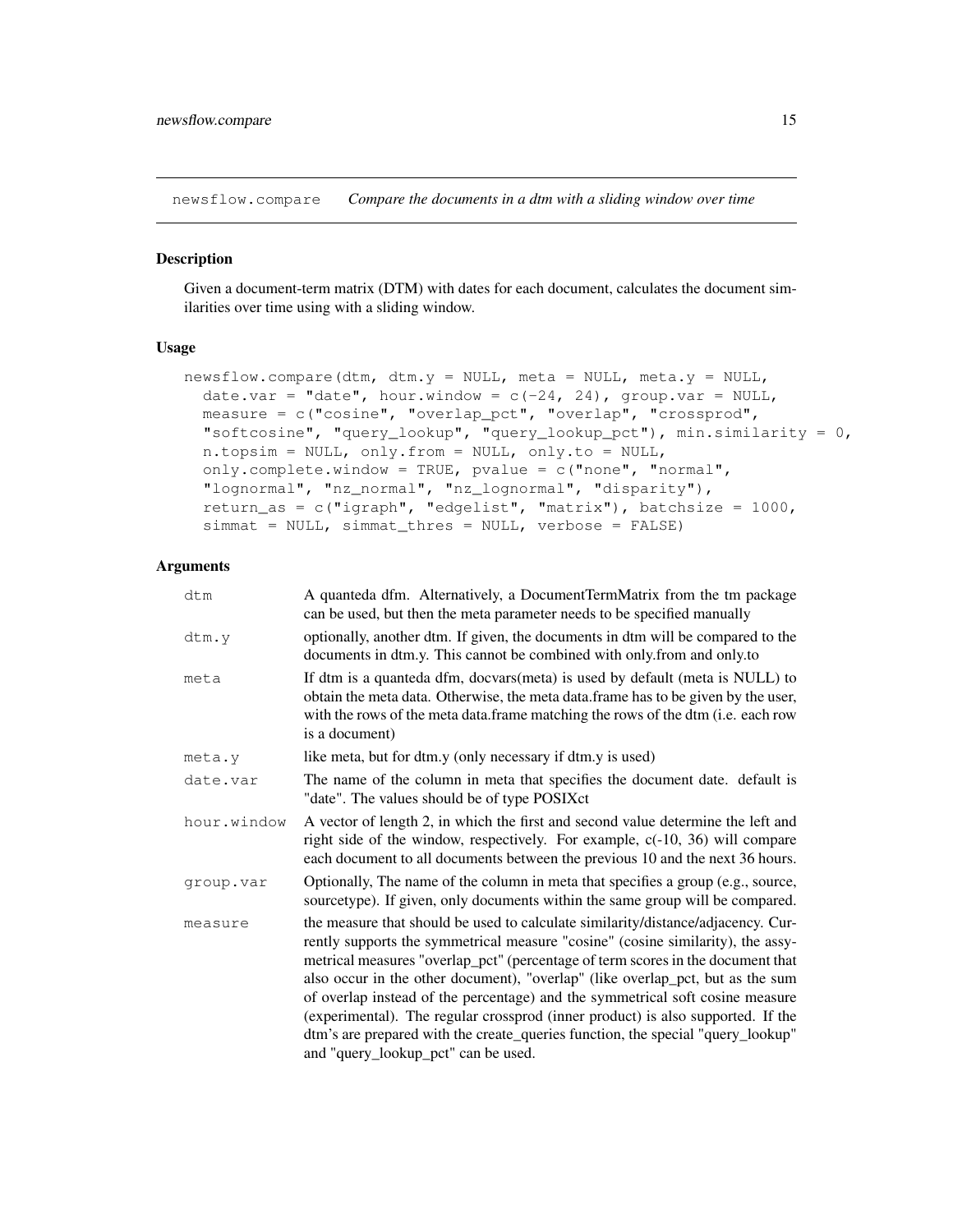| min.similarity       |                                                                                                                                                                                                                                                                                                                                                                                                                              |  |
|----------------------|------------------------------------------------------------------------------------------------------------------------------------------------------------------------------------------------------------------------------------------------------------------------------------------------------------------------------------------------------------------------------------------------------------------------------|--|
|                      | a threshold for similarity. lower values are deleted. Set to 0.1 by default.                                                                                                                                                                                                                                                                                                                                                 |  |
| n.topsim             | An alternative or additional sort of threshold for similarity. Only keep the<br>[n.topsim] highest similarity scores for x. Can return more than [n.topsim] sim-<br>ilarity scores in the case of duplicate similarities.                                                                                                                                                                                                    |  |
| only.from            | A vector with names/ids of documents (dtm rownames), or a logical vector that<br>matches the rows of the dtm. Use to compare only these documents to other<br>documents.                                                                                                                                                                                                                                                     |  |
| only.to              | A vector with names/ids of documents (dtm rownames), or a logical vector that<br>matches the rows of the dtm. Use to compare other documents to only these<br>documents.                                                                                                                                                                                                                                                     |  |
| only.complete.window |                                                                                                                                                                                                                                                                                                                                                                                                                              |  |
|                      | if True, only compare articles (x) of which a full window of reference articles<br>(y) is available. Thus, for the first and last [window.size] days, there will be no<br>results for x.                                                                                                                                                                                                                                     |  |
| pvalue               | If used, transform the similarity score to a p-value. The value is reversed, so<br>that higher means more similar (and thus the min.similarity still makes sense).<br>Currently supports "normal" and "lognormal" distribution, and the uniform dis-<br>tribution used in the "disparity" filter (see Serrano et al. <sup>2</sup> ). Also "nz_normal"<br>and "nz_lognormal" can be used to only consider the nonzero values. |  |
| return_as            | Detemine whether output is returned as an "edgelist", "igraph" network or sparse<br>"matrix'.                                                                                                                                                                                                                                                                                                                                |  |
| batchsize            | If group and/or date are used, size of batches.                                                                                                                                                                                                                                                                                                                                                                              |  |
| simmat               | If softcosine is used, a symmetrical matrix with the similarity scores of terms.<br>If NULL, the cosine similarity of terms in dtm will be used                                                                                                                                                                                                                                                                              |  |
|                      | simmat_thres If softosine is used, a threshold for the similarity scores of terms                                                                                                                                                                                                                                                                                                                                            |  |
| verbose              | If TRUE, report progress                                                                                                                                                                                                                                                                                                                                                                                                     |  |

## Details

The calculation of document similarity is performed using a vector space model approach. Innerproduct based similarity measures are used, such as cosine similarity. It is recommended to weight the DTM beforehand, for instance using Term frequency-inverse document frequency (tf.idf)

## Value

A network/graph in the igraph class

```
rnewsflow_dfm
```

```
dtm = quanteda::dfm_tfidf(rnewsflow_dfm)
q = newsflow.compare(dtm, hour.window = c(0.1, 36))
```
<sup>2</sup>https://www.pnas.org/content/106/16/6483.full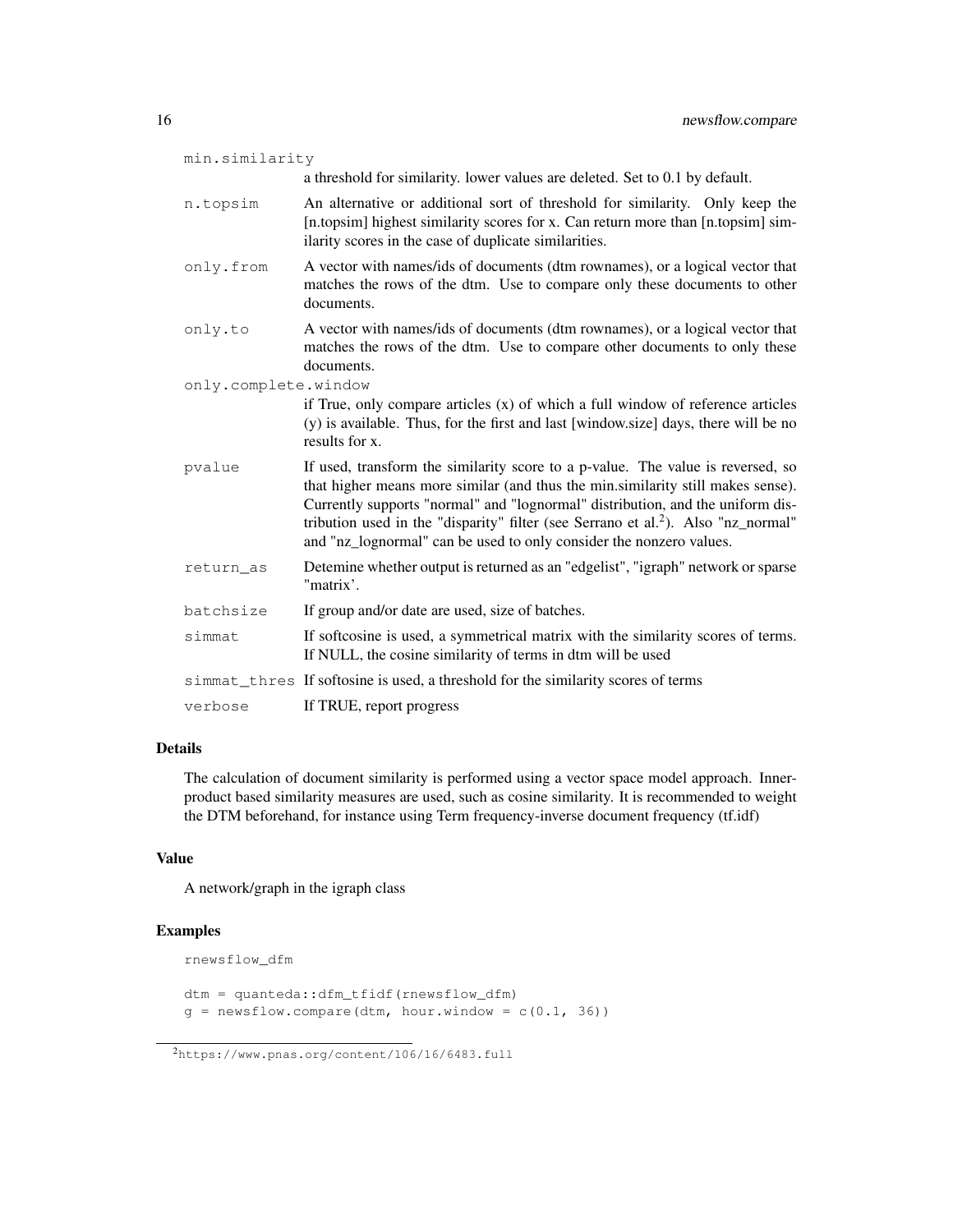```
vcount(g) # number of documents, or vertices
ecount(g) # number of document pairs, or edges
head(igraph::get.data.frame(g, 'vertices'))
head(igraph::get.data.frame(g, 'edges'))
```
only.first.match *Transform document network so that each document only matches the earliest dated matching document*

#### Description

Transforms the network so that a document only has an edge to the earliest dated document it matches within the specified time window[^duplicate].

#### Usage

only.first.match(g)

#### Arguments

g A document similarity network, as created with newsflow.compare or document.network

#### Details

If there are multiple earliest dated documents (that is, having the same publication date) then edges to all earliest dated documents are kept.

## Value

A network/graph in the igraph class

```
data(docnet)
```

```
subcomp1 = igraph::decompose.graph(docnet)[[2]]
subcomp2 = only.first.match(subcomp1)
igraph::get.data.frame(subcomp1)
igraph::get.data.frame(subcomp2)
graphics::par(mfrow=c(2,1))
document.network.plot(subcomp1, main='All matches')
document.network.plot(subcomp2, main='Only first match')
```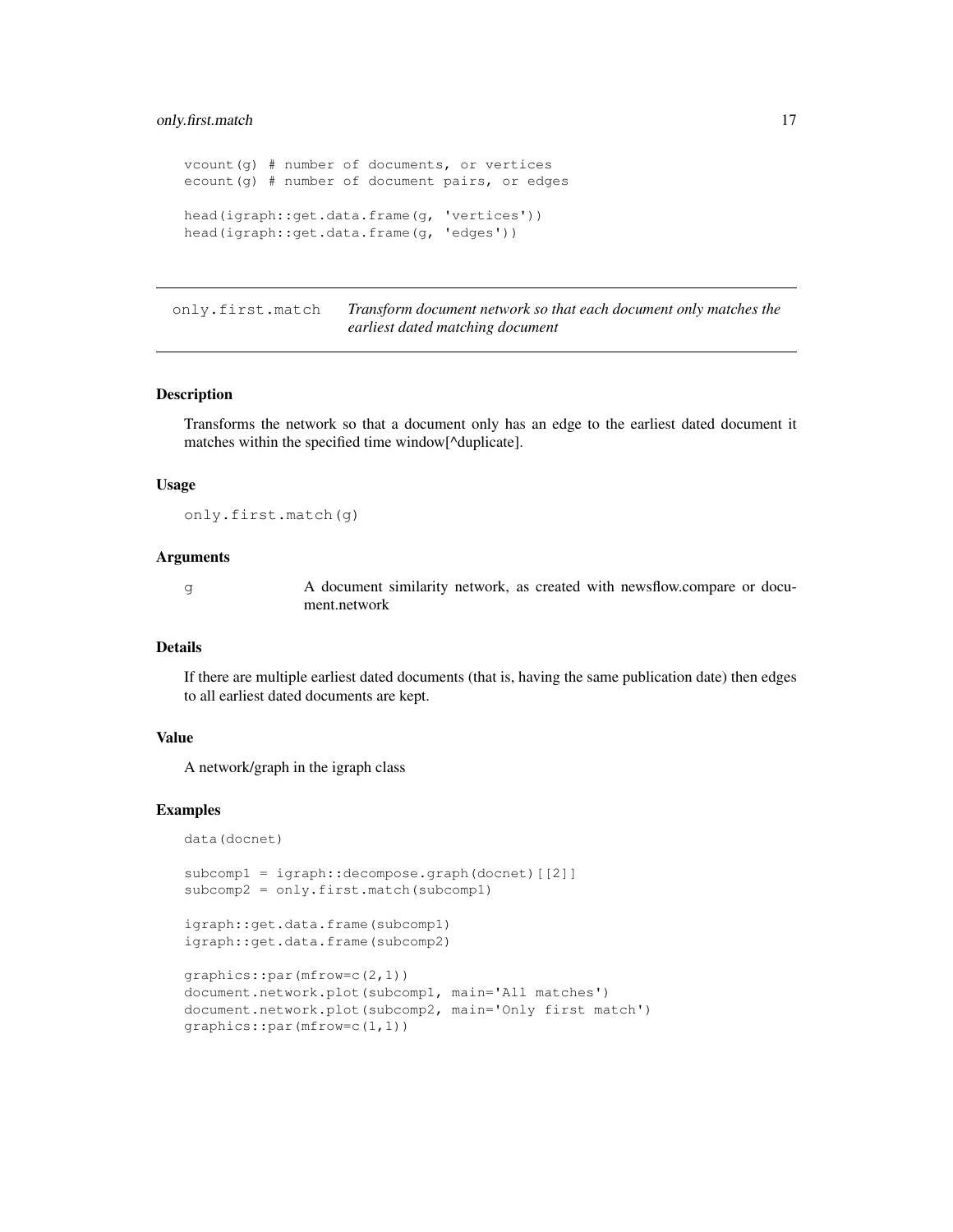#### Description

quanteda dfm for RNewsflow vignette demo

#### Usage

rnewsflow\_dfm

#### Format

dfm

show.window *Show time window of document pairs*

## Description

This function aggregates the edges for all combinations of attributes specified in 'from.attribute' and 'to.attribute', and shows the minimum and maximum hour difference for each combination.

#### Usage

show.window(g, to.attribute =  $NULL$ , from.attribute =  $NULL$ )

#### Arguments

g A document similarity network, as created with newsflow.compare or document.network to.attribute The vertex attribute to aggregate the 'to' group of the edges from.attribute The vertex attribute to aggregate the 'from' group of the edges

#### Details

The filter.window function can be used to filter edges that fall outside of the intended time window.

#### Value

A data.frame showing the left and right edges of the window for each unique group.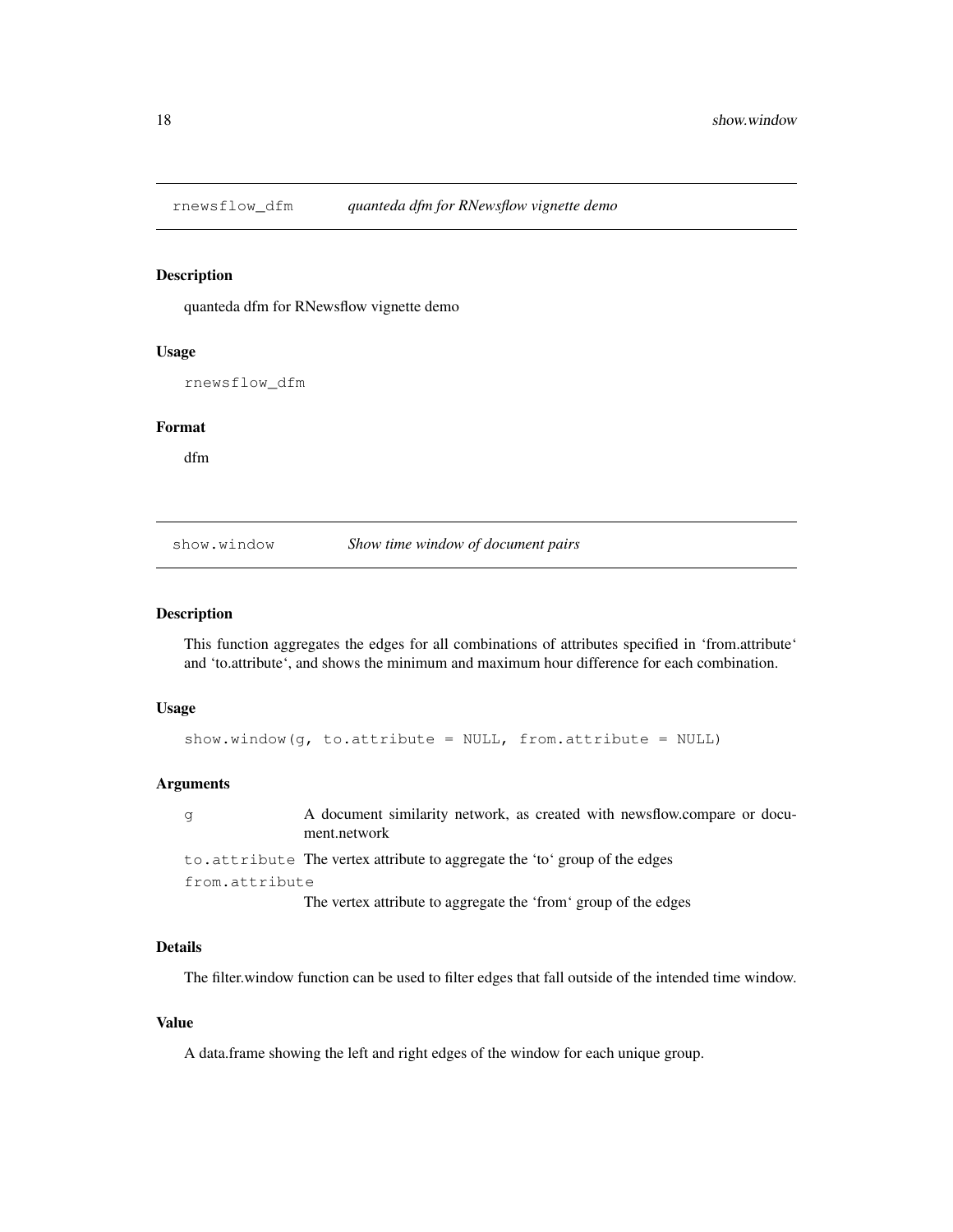## tcrossprod\_sparse 19

#### Examples

```
data(docnet)
show.window(docnet, to.attribute = 'source')
show.window(docnet, to.attribute = 'sourcetype')
show.window(docnet, to.attribute = 'sourcetype', from.attribute = 'sourcetype')
```
tcrossprod\_sparse *The tcrossprod function for sparse matrices, for people that like drowning in parameters*

#### Description

tcrossprod with benefits. Enables limiting row combinations to within specified groups and date windows, and filters results that do not pass the threshold on the fly. To achieve this, options for similarity measures are included in the function. For example, to get the cosine similarity, you can normalize with "l2" and use the "prod" (product) function for the

#### Usage

```
tcrossprod_sparse(m, m2 = NULL, min_value = NULL, max_value = NULL,
  only_upper = F, diag = T, top_n = NULL, rowsum_div = F,
  pvalue = c("none", "normal", "lognormal", "nz_normal", "nz_lognormal",
  "disparity"), normalize = c("none", "l2", "softl2"),
 crossfun = c("prod", "min", "softprod", "maxproduct"), group = NULL,group2 = NULL, date = NULL, date2 = NULL, limitow = -1,rwindow = 1, date_unit = c("days", "hours", "minutes", "seconds",simat = NULL, simmat\_thres = NULL, batchesize = 1000,verbose = F)
```

| m              | A dgCMatrix                                                                                                                                  |
|----------------|----------------------------------------------------------------------------------------------------------------------------------------------|
| m <sub>2</sub> | A dgCMatrix                                                                                                                                  |
| min value      | Optionally, a numerical value, specifying the threshold for including a score in<br>the output.                                              |
| max value      | Optionally, a numerical value for the upper limit for including a score in the<br>output.                                                    |
| only upper     | if true, only the upper triangle of the matrix is returned. Only possible for sym-<br>metrical output (m and m2 have same number of columns) |
| diag           | if false, the diagonal of the matrix is not returned. Only possible for symmetrical<br>output (m and m2 have same number of columns)         |
| top_n          | an integer, specifying the top number of strongest scores for each column in m                                                               |
| rowsum div     | if true, divide crossproduct by column sums of m. (this has to happen within the<br>loop for min_value and top_n filtering)                  |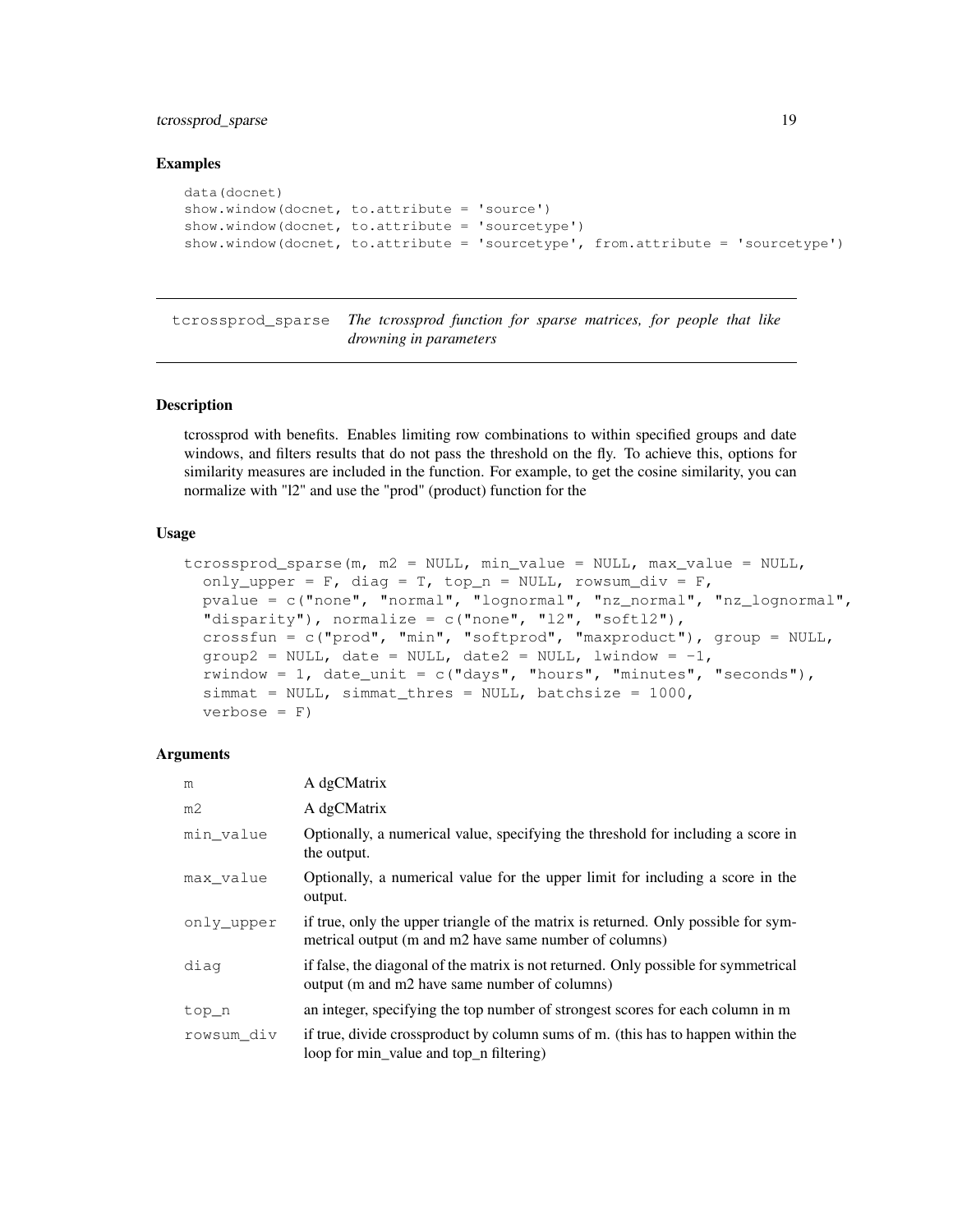| pvalue    | If used, transform the similarity score to a p-value. The value is reversed, so<br>that higher means more similar (and thus the min.similarity still makes sense).<br>Currently supports "normal" and "lognormal" distribution, and the uniform dis-<br>tribution used in the "disparity" filter (see Serrano et al. <sup>3</sup> ). Also "nz_normal"<br>and "nz_lognormal" can be used to only consider the nonzero values.                                                                                                   |
|-----------|--------------------------------------------------------------------------------------------------------------------------------------------------------------------------------------------------------------------------------------------------------------------------------------------------------------------------------------------------------------------------------------------------------------------------------------------------------------------------------------------------------------------------------|
| normalize | normalize rows by a given norm score. Default is 'none' (no normalization).<br>'12' is the 12 norm (use in combination with 'prod' crossfun for cosine similar-<br>ity). 'l2soft' is the adaptation of 12 for soft similarity (use in combination with<br>'softprod' crossfun for soft cosine)                                                                                                                                                                                                                                 |
| crossfun  | The function used in the vector operations. Normally this is the "prod", for<br>product (dot product). Here we also allow the "min", for minimum value. We<br>use this in our document overlap_pct score. In addition, there is the (experi-<br>mental) softprod, that can be used in combination with soft12 normalization to<br>get the soft cosine similarity. And, the "maxproduct" is a special case used in<br>the query_lookup measure, that uses product but only returns the score of the<br>strongest matching term. |
| group     | Optionally, a character vector that specifies a group (e.g., source) for each row<br>in m. If given, only pairs of rows with the same group are calculated.                                                                                                                                                                                                                                                                                                                                                                    |
| group2    | If m2 and group are used, group2 has to be used to specify the groups for the<br>rows in m2 (otherwise group will be ignored)                                                                                                                                                                                                                                                                                                                                                                                                  |
| date      | Optionally, a character vector that specifies a date for each row in m. If given,<br>only pairs of rows within a given date range (see lwindow, rwindow and date_unit)<br>are calculated.                                                                                                                                                                                                                                                                                                                                      |
| date2     | If m2 and date are used, date2 has to be used to specify the date for the rows in<br>m2 (otherwise date will be ignored)                                                                                                                                                                                                                                                                                                                                                                                                       |
| lwindow   | If date (and date2) are used, lwindow determines the left side of the date window.<br>e.g. -10 means that rows are only matched with rows for which date is within<br>10 [date_units] before.                                                                                                                                                                                                                                                                                                                                  |
| rwindow   | Like lwindow, but for the right side. e.g. an lwindow of -1 and rwindow of 1,<br>with date_unit is "days", means that only rows are matched for which the dates<br>are within a 1 day distance                                                                                                                                                                                                                                                                                                                                 |
| date_unit | The date unit used in lwindow and rwindow. Supports "days", "hours", "min-<br>utes" and "seconds". Note that refers to the time distance between two rows<br>("days" doesn't refer to calendar days, but to a time of 24 hours)                                                                                                                                                                                                                                                                                                |
| simmat    | if softcos is used, a symmetric matrix with terms that indicates the similarity<br>of terms (i.e. adjacency matrix). If NULL, a cosine similarity matrix will be<br>created on the go                                                                                                                                                                                                                                                                                                                                          |
|           | simmat_thres if softcos is used, a threshold for the term similarity.                                                                                                                                                                                                                                                                                                                                                                                                                                                          |
| batchsize | If group and/or date are used, size of batches.                                                                                                                                                                                                                                                                                                                                                                                                                                                                                |
| verbose   | if TRUE, report progress                                                                                                                                                                                                                                                                                                                                                                                                                                                                                                       |

<sup>3</sup>https://www.pnas.org/content/106/16/6483.full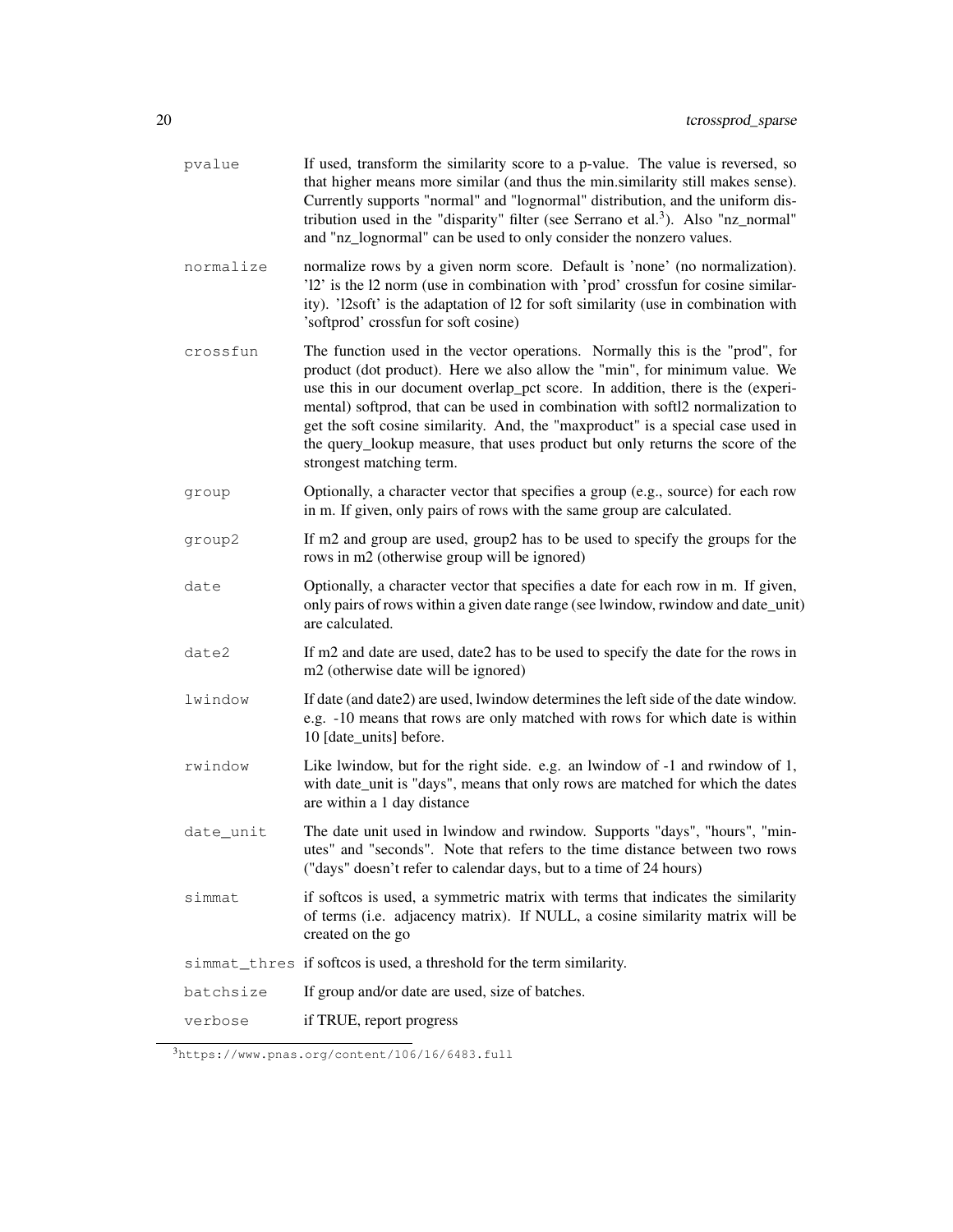## term.day.dist 21

## Details

This function is called by the document comparison functions (documents.compare, newsflow.compare, delete.duplicates). We only expose it here for additional flexibility, and because it could be usefull outside of the purpose of this package.

#### Value

A dgCMatrix

#### Examples

```
set.seed(1)
m = Matrix::rsparsematrix(i, 10, 0.5)tcrossprod_sparse(m, min_value = 0, only_upper = FALSE, diag = TRUE)
tcrossprod_sparse(m, min_value = 0, only_upper = FALSE, diag = FALSE)
tcrossprod_sparse(m, min_value = 0, only_upper = TRUE, diag = FALSE)
tcrossprod_sparse(m, min_value = 0.2, only_upper = TRUE, diag = FALSE)
tcrossprod_sparse(m, min_value = 0, only_upper = TRUE, diag = FALSE, top_n = 1)
```
term.day.dist *Calculate statistics for term occurence across days*

## Description

Calculate statistics for term occurence across days

#### Usage

```
term.day.dist(dtm, meta = NULL, date.var = "date")
```

| dtm      | A quanteda dfm. Alternatively, a DocumentTermMatrix from the tm package<br>can be used, but then the meta parameter needs to be specified manually                                                                                                                               |
|----------|----------------------------------------------------------------------------------------------------------------------------------------------------------------------------------------------------------------------------------------------------------------------------------|
| meta     | If dtm is a quanteda dfm, docvars(meta) is used by default (meta is NULL) to<br>obtain the meta data. Otherwise, the meta data.frame has to be given by the user,<br>with the rows of the meta data. frame matching the rows of the dtm ( <i>i.e.</i> each row<br>is a document) |
| date.var | The name of the meta column specifying the document date. default is "date".<br>The values should be of type POSIXIt or POSIXct                                                                                                                                                  |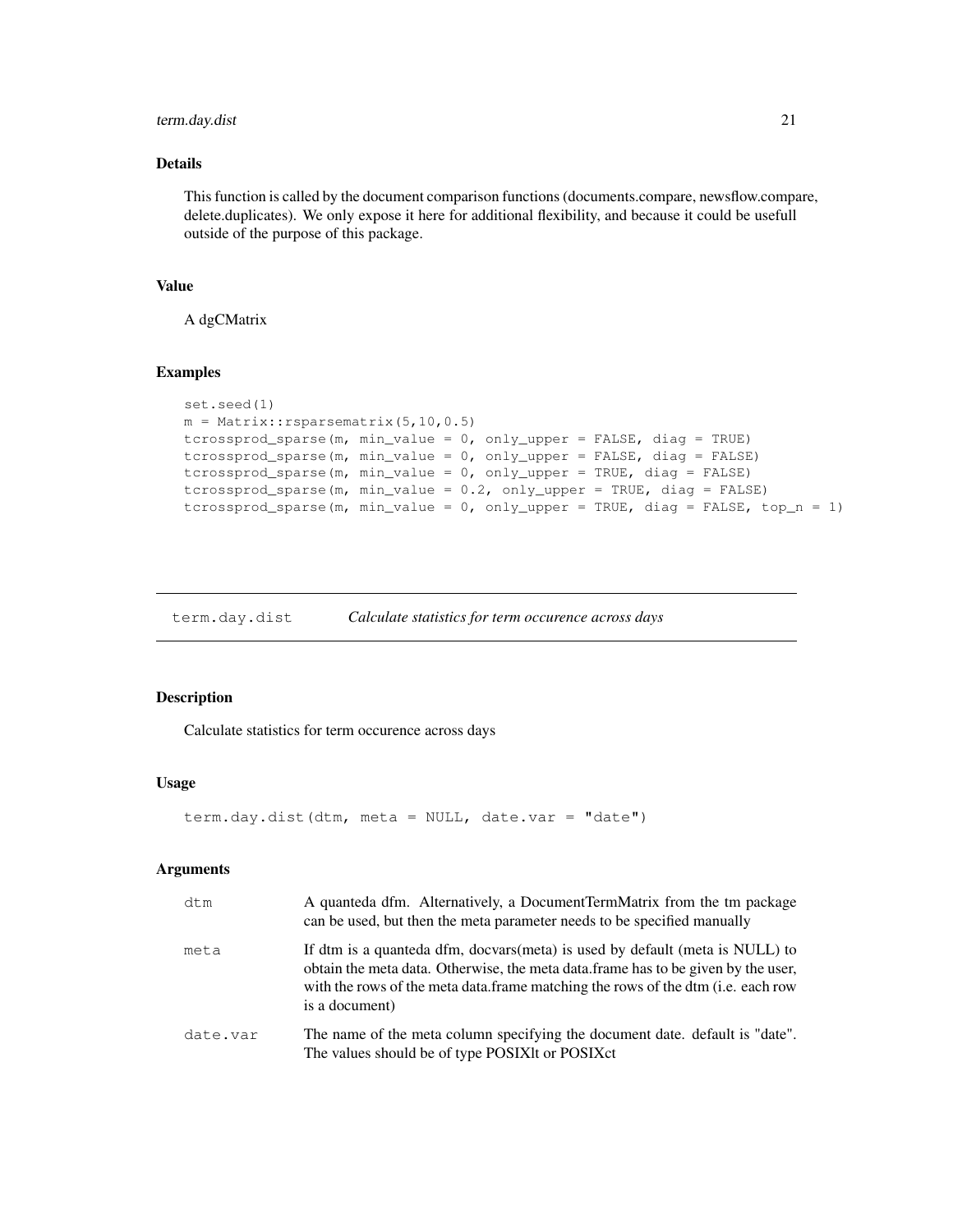## Value

A data.frame with statistics for each term.

- freq: The number of times a term occurred
- doc.freq: The number of documents in which a term occured
- days.n: The number of days on which a term occured
- days.pct: The percentage of days on which a term occured
- days.entropy: The entropy of the distribution of term frequency across days
- days.entropy.norm: The normalized days.entropy, where 1 is a discrete uniform distribution

## Examples

```
tdd = term.day.dist(rnewsflow_dfm, date.var='date')
head(tdd)
tail(tdd)
```
term\_char\_sim *Find terms with similar spelling*

## Description

A quick, language agnostic way for finding terms with similar spelling. Calculates similarity as percentage of a terms bigram's or trigram's that also occur in the other term. The percentage has to be above the given threshold for both terms (unless allow\_asym = T)

#### Usage

```
term_char_sim(voc, type = c("tri", "bi"), min_overlap = 2/3,max\_diff = 4, pad = F, as\_lower = T, same\_start = 1,
 drop_non_alpha = T, min_length = 5, allow_asym = F, verbose = T)
```

| <b>VOC</b>  | A character vector that gives the vocabulary (e.g., colnames of a dtm)                                                                                                                     |
|-------------|--------------------------------------------------------------------------------------------------------------------------------------------------------------------------------------------|
| type        | Either "bi" (bigrams) or "tri" (trigrams)                                                                                                                                                  |
| min overlap | The minimal overlap percentage. Works together with max_diff to determine<br>required overlap                                                                                              |
| max diff    | The maximum number of bi/tri-grams that is different                                                                                                                                       |
| pad         | If True, pad the left size (ls) and right side (rs) of bi/tri-grams. So, trigrams for<br>"pad" would be: " $ls\,[s]$ ", " $ls\,[p\]$ ", " $p\,[a\]$ d", " $a\,[d\]$ rs", " $d\,[rs\]$ rs". |
| as lower    | If True, ignore case                                                                                                                                                                       |
| same start  | Should terms start with the same character(s)? Given as a number for the number<br>of same characters. (also greatly speeds up calculation)                                                |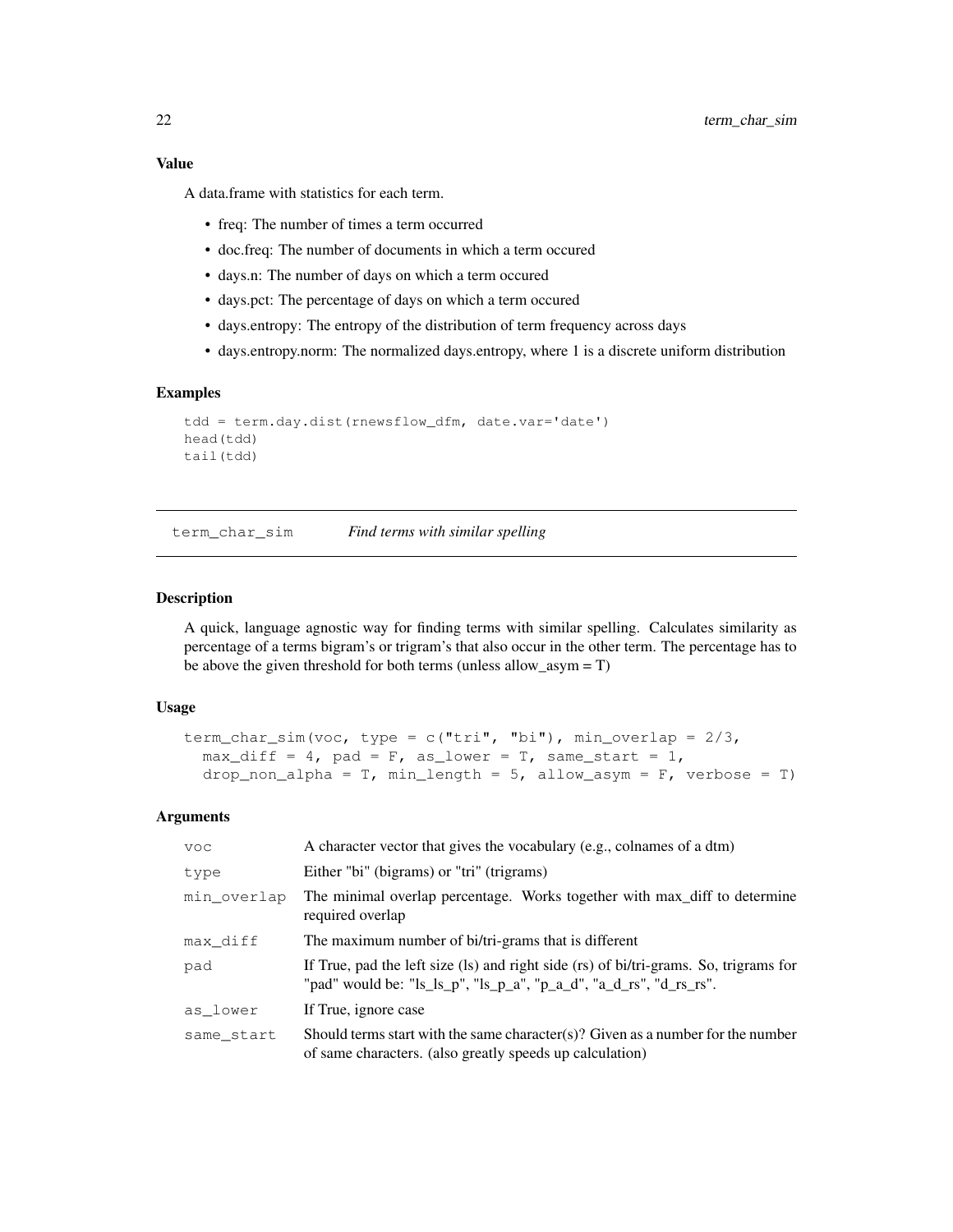## term\_innovation 23

| drop non alpha |                                                                                                                                                          |
|----------------|----------------------------------------------------------------------------------------------------------------------------------------------------------|
|                | If True, ignore non alpha terms (e.g., numbers, punctuation). They will appear<br>in the output matrix, but only with zeros.                             |
| min length     | The minimum number of characters in a term. Terms with fewer characters are<br>ignored. They will appear in the output matrix, but only with zeros.      |
| allow asym     | If True, the match only needs to be true for at least one term. In practice, this<br>means that "America" would match perfectly with "Southern-America". |
| verbose        | If True, report progress                                                                                                                                 |

## Value

A similarity matrix in the dgCMatrix format

## Examples

```
dfm = quanteda::dfm(c('That guy Gadaffi','Do you mean Kadaffi?',
                      'Nah more like Gadaffel', 'What Gargamel?'))
simmat = term_char_sim(colnames(dfm), same_start=0)
term_union(dfm, simmat, verbose = FALSE)
```

| term innovation | Experimental: Convert dtm scores to a term innovation score, based |  |
|-----------------|--------------------------------------------------------------------|--|
|                 | on changes in term use over time                                   |  |

## Description

For each term in m, the usage before and after the document date is compared (with a chi2 test) to see whether usage increased.

## Usage

```
term_innovation(m, date, m2 = NULL, date2 = NULL, lwindow = -7,
 rwindow = 7, date_unit = c("days", "hours", "minutes", "seconds"),min_chi = 5.024, min_ratio = 2, smooth = 1)
```

| m              | A dgCMatrix                                                                                                                                                                                                                         |
|----------------|-------------------------------------------------------------------------------------------------------------------------------------------------------------------------------------------------------------------------------------|
| date           | a character vector that specifies a date for each row in m. If given, only pairs<br>of rows within a given date range (see lwindow, rwindow and date_unit) are<br>calculated.                                                       |
| m <sub>2</sub> | Optionally, use a different matrix for calculating the innovation scores. For<br>example, if m is a DTM of press releases, m2 can be a DTM of news articles, to<br>see if term usage increased in the news after the press release. |
| date2          | If m2 is used, date 2 has to be used to specify the date for the rows in m2 (other-<br>wise date will be ignored)                                                                                                                   |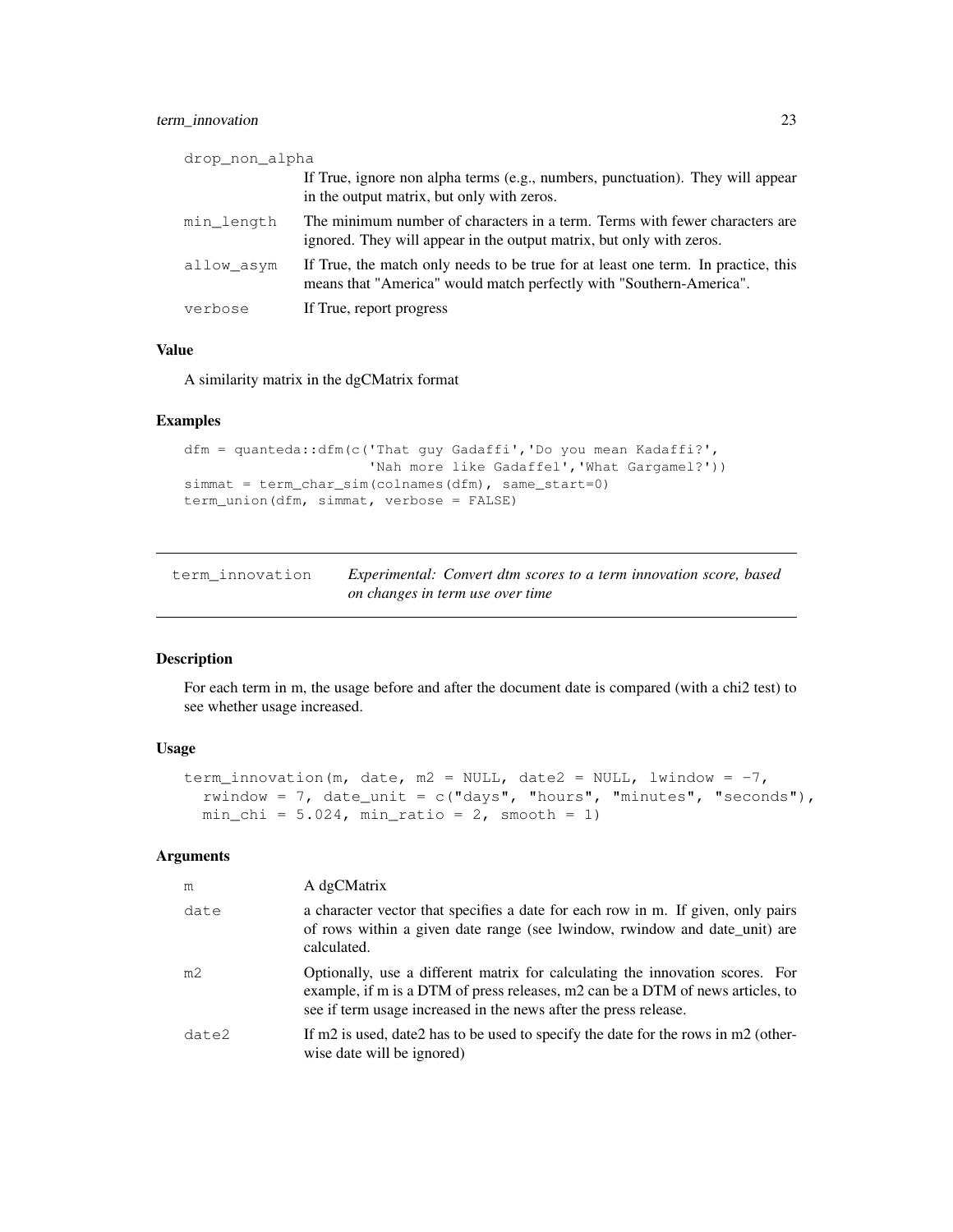| lwindow   | If date (and date2) are used, lwindow determines the left side of the date window.<br>e.g. -10 means that rows are only matched with rows for which date is within<br>10 [date units] before.                                   |
|-----------|---------------------------------------------------------------------------------------------------------------------------------------------------------------------------------------------------------------------------------|
| rwindow   | Like lwindow, but for the right side. e.g. an lwindow of -1 and rwindow of 1,<br>with date unit is "days", means that only rows are matched for which the dates<br>are within a 1 day distance                                  |
| date unit | The date unit used in lwindow and rwindow. Supports "days", "hours", "min-<br>utes" and "seconds". Note that refers to the time distance between two rows<br>("days" doesn't refer to calendar days, but to a time of 24 hours) |
| min chi   | The minimum chi-square value                                                                                                                                                                                                    |
| min ratio | The minimum ratio (rwindow score / lwindow score)                                                                                                                                                                               |
| smooth    | The smoothing factor (prevents -Inf/Inf ratio)                                                                                                                                                                                  |

## Value

A dgCMatrix

term\_intersect *Combine terms in a dtm*

## Description

Given a dtm and a similarity (adjacency) matrix, create a new column for each nonzero cell in the similarity matrix. For the term combinations (everything except the diagonal) the column names will be pasted together with a "&" separator (read as AND)

#### Usage

```
term_intersect(dtm, simmat, as_dfm = T, verbose = F, par = NA,
  sep = " \& "')
```
## Arguments

| dtm     | A quanteda dfm or a dgCMatrix.                                                    |
|---------|-----------------------------------------------------------------------------------|
| simmat  | A similarity matrix in dgCMatrix format. For instance, created with term char sim |
| as dfm  | If True, return as quanteda dfm                                                   |
| verbose | If True, report progress                                                          |
| par     | argument needing description                                                      |
| sep     | The separator used for pasting the terms                                          |

## Value

A dgCMatrix or quanteda dfm